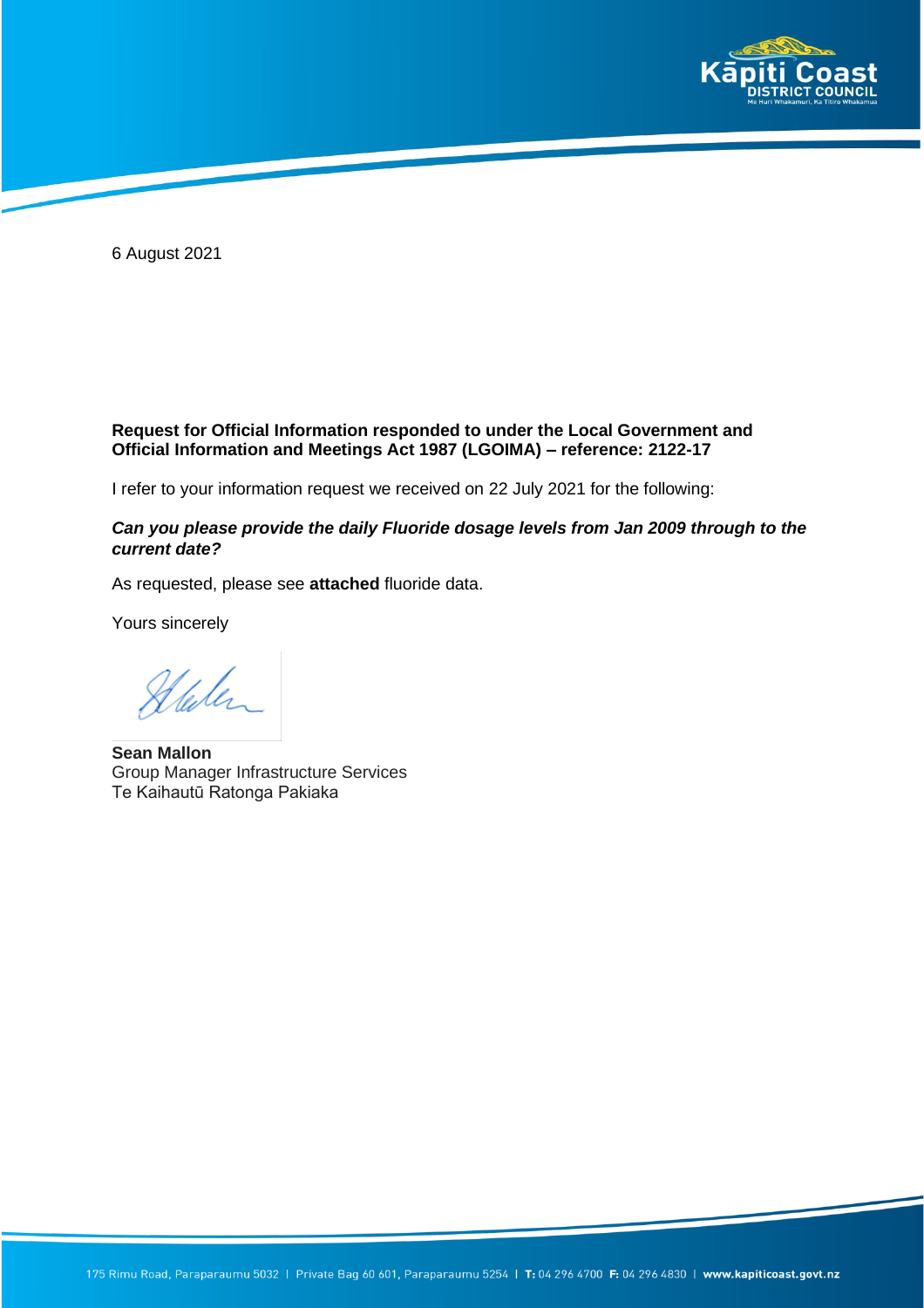## **Summary of Fluoride Monthly Results - January 2009 - May 2021**

The method of analysis - Ion Selective Electrode as described in APHA - Standard methods for the examination of water and wastewater. - Washington D.C. : American Public Health Association, 23rd Edition 2017. Section 4500-F C.

The Drinking Water standards of New Zealand 2005(Revised 2018), MAV (maximum allowable value) 1.5 mg/L. The fluoride content recommended for drinking water by the Public Health Commission for oral health reasons is 0.7 - 1.0 mg/L

| Date      | Log No. | <b>Site</b>    | <b>Result</b> | 95%Confidence   |
|-----------|---------|----------------|---------------|-----------------|
|           |         |                | mg/L          | mg/L            |
| 7-Jan-09  | 090119  | S <sub>4</sub> | 1.02          | + or - 0.02     |
| 14-Jan-09 | 090253  | S <sub>4</sub> | 0.88          | $+$ or $-$ 0.02 |
| 21-Jan-09 | 090403  | S <sub>4</sub> | 1.02          | $+$ or $-$ 0.02 |
| 28-Jan-09 | 090501  | S <sub>4</sub> | 0.87          | $+$ or $-$ 0.02 |
| 4-Feb-09  | 090676  | S <sub>4</sub> | 1.01          | + or - 0.02     |
| 11-Feb-09 | 090810  | S <sub>4</sub> | 1.00          | $+$ or $-$ 0.02 |
| 18-Feb-09 | 091007  | S <sub>4</sub> | 0.76          | + or - 0.02     |
| 25-Feb-09 | 091150  | S <sub>4</sub> | 0.61          | $+$ or $-$ 0.02 |
| 4-Mar-09  | 091290  | S <sub>4</sub> | 0.89          | $+$ or $-$ 0.02 |
| 11-Mar-09 | 091425  | S <sub>4</sub> | 1.00          | $+$ or $-$ 0.02 |
| 18-Mar-09 | 091548  | S <sub>4</sub> | 0.95          | $+$ or $-$ 0.02 |
| 25-Mar-09 | 091685  | S <sub>4</sub> | 1.03          | $+$ or $-$ 0.02 |
| 1-Apr-09  | 091782  | S <sub>4</sub> | 1.02          | $+$ or $-$ 0.02 |
| 8-Apr-09  | 092038  | S <sub>4</sub> | 0.99          | + or - 0.02     |
| 15-Apr-09 | 092039  | S <sub>4</sub> | 0.99          | $+$ or $-$ 0.02 |
| 22-Apr-09 | 092162  | S <sub>4</sub> | 1.02          | + or - 0.02     |
| 28-Apr-09 | 092276  | S <sub>4</sub> | 1.00          | $+$ or $-$ 0.02 |
| 6-May-09  | 092427  | S <sub>4</sub> | 0.99          | $+$ or $-$ 0.02 |
| 13-May-09 | 092563  | S <sub>4</sub> | 0.97          | $+$ or $-$ 0.02 |
| 20-May-09 | 092741  | S <sub>4</sub> | 0.93          | $+$ or $-$ 0.02 |
| 27-May-09 | 092807  | S <sub>4</sub> | 0.96          | + or - 0.02     |
| 3-Jun-09  | 092925  | S <sub>4</sub> | 1.06          | $+$ or $-$ 0.02 |
| 10-Jun-09 | 093021  | S <sub>4</sub> | 1.01          | $+$ or $-$ 0.02 |
| 17-Jun-09 | 093141  | S <sub>4</sub> | 0.72          | $+$ or $-$ 0.02 |
| 24-Jun-09 | 093274  | S <sub>4</sub> | 1.01          | + or - 0.02     |
| 1-Jul-09  | 093386  | S <sub>4</sub> | 0.70          | $+$ or $-$ 0.02 |
| 8-Jul-09  | 093494  | S <sub>4</sub> | 1.29          | $+$ or $-$ 0.02 |
| 15-Jul-09 | 093627  | S <sub>4</sub> | 0.98          | $+$ or $-$ 0.02 |
| 22-Jul-09 | 093747  | S <sub>4</sub> | 0.95          | $+$ or $-$ 0.02 |
| 29-Jul-09 | 093865  | S4             | 0.95          | $+$ or $-$ 0.02 |
| 5-Aug-09  | 093980  | S <sub>4</sub> | 1.01          | $+$ or $-$ 0.02 |
| 12-Aug-09 | 094117  | S <sub>4</sub> | 0.99          | $+$ or $-$ 0.02 |
| 19-Aug-09 | 094207  | S <sub>4</sub> | 1.01          | $+$ or $-$ 0.02 |
| 26-Aug-09 | 094320  | S4             | 0.99          | + or - 0.02     |
| 2-Sep-09  | 094443  | S <sub>4</sub> | 1.01          | $+$ or $-$ 0.02 |
| 9-Sep-09  | 094533  | S <sub>4</sub> | 0.95          | $+$ or $-$ 0.02 |
| 16-Sep-09 | 094699  | S <sub>4</sub> | 0.98          | $+$ or $-$ 0.02 |
| 23-Sep-09 | 094804  | S4             | 1.00          | $+$ or $-$ 0.02 |

S4 = BW35, both are the Waikanae Water Treatment plant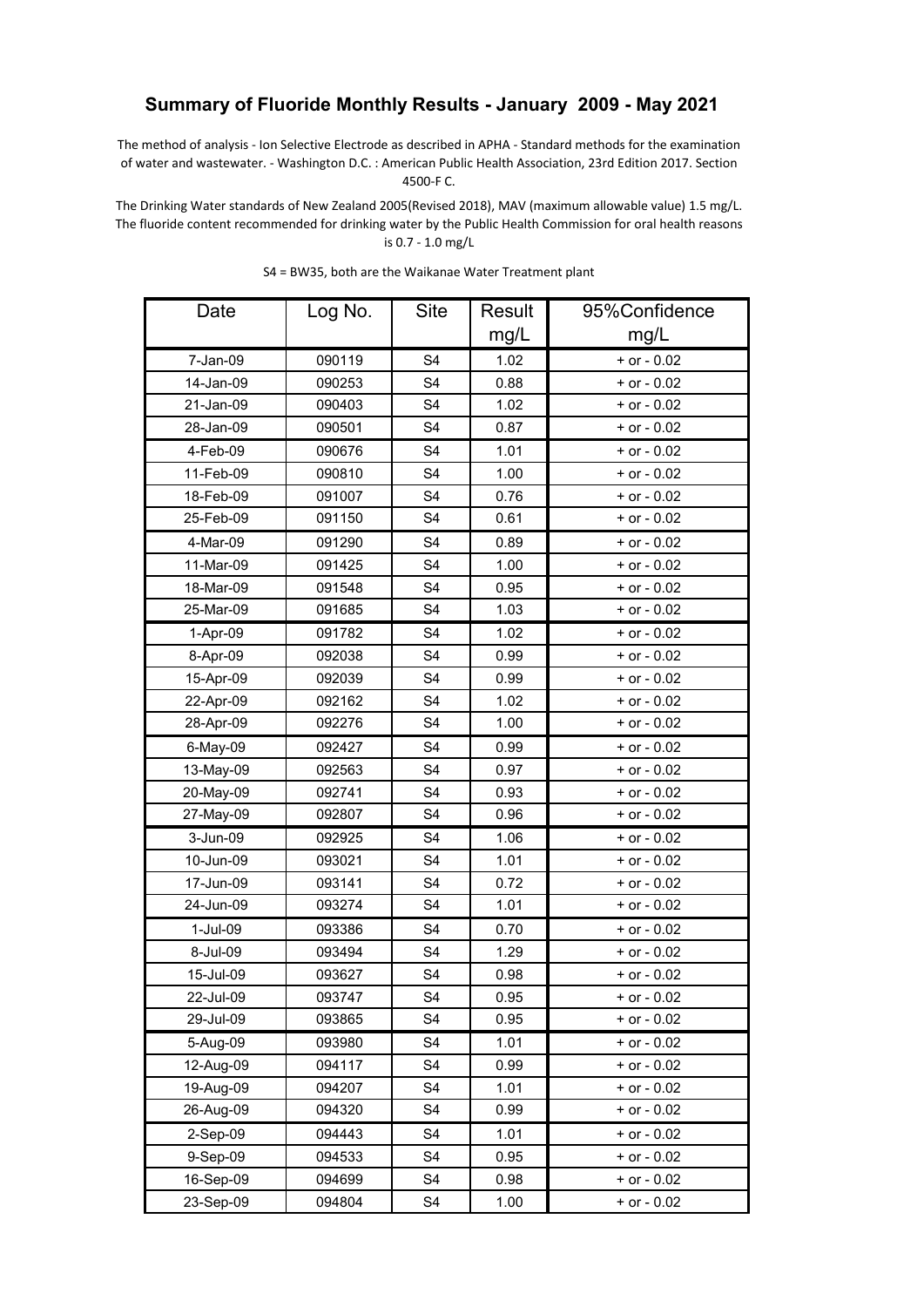| 30-Sep-09   | 094931 | S4             | 0.97 | $+$ or $-$ 0.02 |
|-------------|--------|----------------|------|-----------------|
| 7-Oct-09    | 095056 | S <sub>4</sub> | 1.02 | $+$ or $-$ 0.02 |
| 14-Oct-09   | 095211 | S <sub>4</sub> | 0.98 | $+$ or $-$ 0.02 |
| 21-Oct-09   | 095320 | S <sub>4</sub> | 0.98 | $+$ or $-$ 0.02 |
| 28-Oct-09   | 095439 | S <sub>4</sub> | 0.99 | $+$ or $-$ 0.02 |
| 4-Nov-09    | 095550 | S <sub>4</sub> | 0.95 | $+$ or $-$ 0.02 |
| 11-Nov-09   | 095695 | S <sub>4</sub> | 0.93 | + or - 0.02     |
| 18-Nov-09   | 095822 | S <sub>4</sub> | 0.91 | + or - 0.02     |
| 25-Nov-09   | 096028 | S <sub>4</sub> | 0.92 | $+$ or $-$ 0.02 |
| 2-Dec-09    | 096134 | S <sub>4</sub> | 0.93 | $+$ or $-$ 0.02 |
| 9-Dec-09    | 096322 | S <sub>4</sub> | 0.95 | $+$ or $-$ 0.02 |
| 16-Dec-09   | 096439 | S4             | 0.95 | $+$ or $-$ 0.02 |
| 23-Dec-09   | 096600 | S <sub>4</sub> | 0.94 | $+$ or $-$ 0.02 |
| 30-Dec-09   | 096740 | S <sub>4</sub> | 0.96 | $+$ or $-$ 0.02 |
| $6$ -Jan-10 | 100104 | S4             | 0.95 | $+$ or $-$ 0.02 |
| 13-Jan-10   | 100242 | S <sub>4</sub> | 0.98 | $+$ or $-$ 0.02 |
| 20-Jan-10   | 100411 | S <sub>4</sub> | 0.97 | + or - 0.02     |
| 27-Jan-10   | 100503 | S <sub>4</sub> | 0.95 | $+$ or $-$ 0.02 |
| 3-Feb-10    | 100664 | S <sub>4</sub> | 0.95 | + or - 0.02     |
| 10-Feb-10   | 100800 | S <sub>4</sub> | 0.95 | $+$ or $-$ 0.02 |
| 17-Feb-10   | 100957 | S4             | 0.93 | + or - 0.02     |
| 24-Feb-10   | 101073 | S <sub>4</sub> | 0.95 | $+$ or $-$ 0.02 |
| 3-Mar-10    | 101220 | S4             | 0.95 | + or - 0.02     |
| 10-Mar-10   | 101360 | S <sub>4</sub> | 0.97 | $+$ or $-$ 0.02 |
| 17-Mar-10   | 101499 | S <sub>4</sub> | 0.98 | $+$ or $-$ 0.02 |
| 24-Mar-10   | 101605 | S <sub>4</sub> | 0.98 | $+$ or $-$ 0.02 |
| 31-Mar-10   | 101760 | S <sub>4</sub> | 0.99 | $+$ or $-$ 0.02 |
| 7-Apr-10    | 101842 | S <sub>4</sub> | 0.98 | + or - 0.02     |
| 14-Apr-10   | 102000 | S <sub>4</sub> | 1.02 | $+$ or $-$ 0.02 |
| 21-Apr-10   | 102144 | S <sub>4</sub> | 1.01 | $+$ or $-$ 0.02 |
| 28-Apr-10   | 102251 | S <sub>4</sub> | 1.01 | + or - 0.02     |
| 5-May-10    | 102360 | S4             | 0.98 | $+$ or $-0.02$  |
| 12-May-10   | 102458 | S <sub>4</sub> | 0.99 | $+$ or $-$ 0.02 |
| 19-May-10   | 102589 | S <sub>4</sub> | 0.99 | $+$ or $-$ 0.02 |
| 26-May-10   | 102733 | S4             | 0.97 | + or - 0.02     |
| 2-Jun-10    | 102859 | S <sub>4</sub> | 0.99 | $+$ or $-$ 0.02 |
| 9-Jun-10    | 102988 | S <sub>4</sub> | 0.96 | $+$ or $-$ 0.02 |
| 16-Jun-10   | 103106 | S <sub>4</sub> | 0.96 | $+$ or $-$ 0.02 |
| 23-Jun-10   | 103202 | S <sub>4</sub> | 0.98 | $+$ or $-$ 0.02 |
| 30-Jun-10   | 103310 | S4             | 0.98 | $+$ or $-$ 0.02 |
| 7-Jul-10    | 103442 | S <sub>4</sub> | 1.01 | + or - 0.02     |
| 14-Jul-10   | 103565 | S <sub>4</sub> | 0.96 | $+$ or $-$ 0.02 |
| 21-Jul-10   | 103706 | S <sub>4</sub> | 0.98 | $+$ or $-$ 0.02 |
| 28-Jul-10   | 103843 | S4             | 0.94 | + or - 0.02     |
| 4-Aug-10    | 104031 | S <sub>4</sub> | 0.93 | $+$ or $-$ 0.02 |
| 11-Aug-10   | 104108 | S <sub>4</sub> | 0.94 | $+$ or $-$ 0.02 |
| 18-Aug-10   | 104236 | S <sub>4</sub> | 0.92 | $+$ or - 0.02   |
| 25-Aug-10   | 104356 | S4             | 0.93 | + or - 0.02     |
| 1-Sep-10    | 104479 | S4             | 0.90 | $+$ or $-$ 0.02 |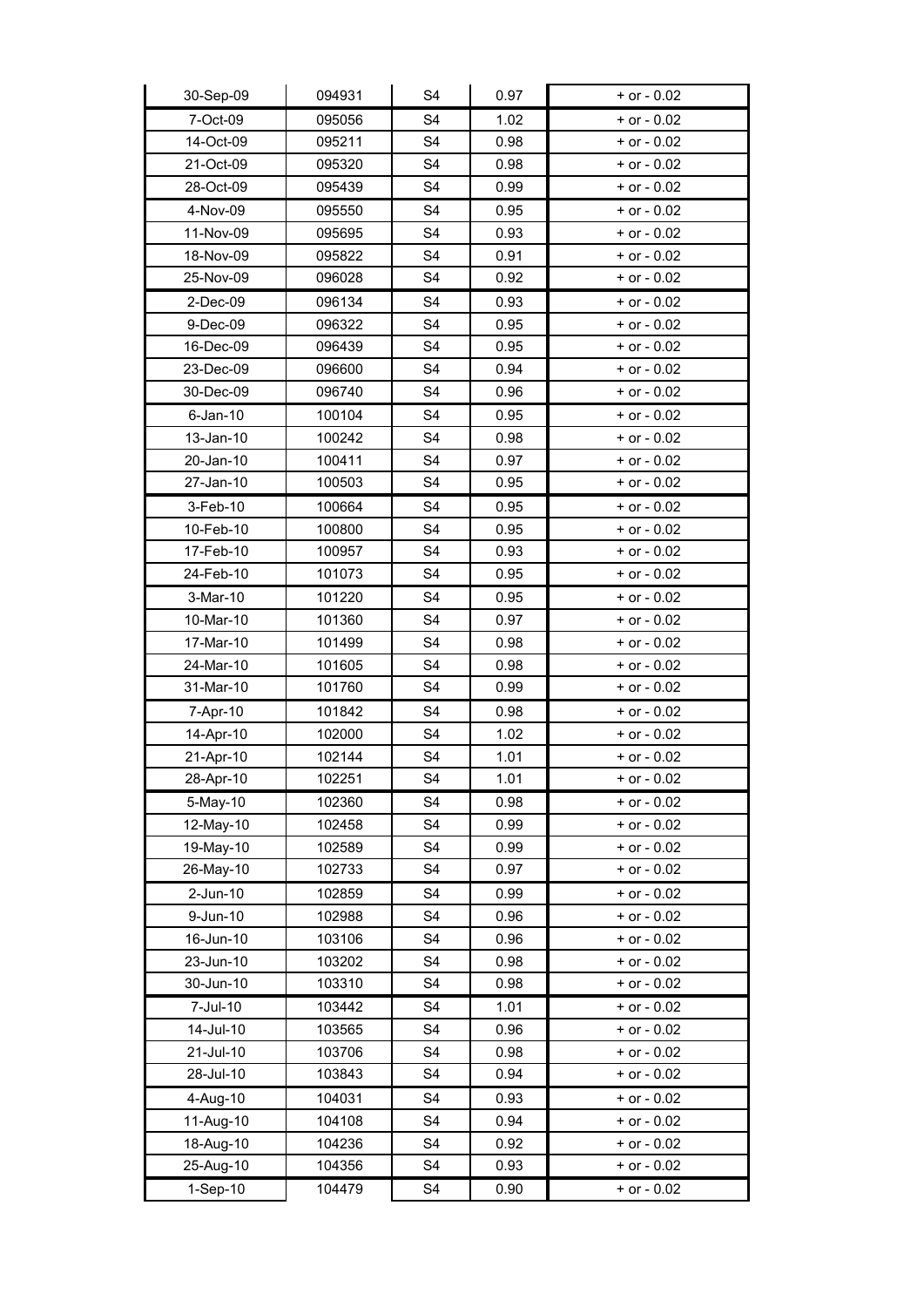| 8-Sep-10    | 104584 | S <sub>4</sub> | 0.70 | $+$ or $-$ 0.02 |
|-------------|--------|----------------|------|-----------------|
| 15-Sep-10   | 104765 | S <sub>4</sub> | 0.69 | $+$ or $-$ 0.02 |
| 22-Sep-10   | 104939 | S <sub>4</sub> | 0.68 | $+$ or $-$ 0.02 |
| 29-Sep-10   | 105087 | S <sub>4</sub> | 0.69 | $+$ or $-$ 0.02 |
| 6-Oct-10    | 105228 | S <sub>4</sub> | 0.73 | $+$ or $-$ 0.02 |
| 13-Oct-10   | 105389 | S <sub>4</sub> | 0.72 | $+$ or $-$ 0.02 |
| 20-Oct-10   | 105498 | S4             | 0.72 | $+$ or $-$ 0.02 |
| 27-Oct-10   | 105636 | S <sub>4</sub> | 0.74 | $+$ or $-$ 0.02 |
| 3-Nov-10    | 105758 | S <sub>4</sub> | 0.72 | $+$ or $-$ 0.02 |
| 10-Nov-10   | 105921 | S <sub>4</sub> | 0.74 | $+$ or $-$ 0.02 |
| 17-Nov-10   | 106062 | S <sub>4</sub> | 0.73 | $+$ or $-$ 0.02 |
| 24-Nov-10   | 106183 | S <sub>4</sub> | 0.74 | $+$ or $-$ 0.02 |
| $1-Dec-10$  | 106350 | S <sub>4</sub> | 0.76 | $+$ or $-$ 0.02 |
| 8-Dec-10    | 106508 | S <sub>4</sub> | 0.77 | $+$ or $-$ 0.02 |
| 15-Dec-10   | 106637 | S <sub>4</sub> | 0.76 | $+$ or $-$ 0.02 |
| 22-Dec-10   | 106852 | S <sub>4</sub> | 0.72 | $+$ or $-$ 0.02 |
| 29-Dec-10   | 106952 | S <sub>4</sub> | 0.74 | $+$ or $-$ 0.02 |
| 5-Jan-11    | 110074 | S <sub>4</sub> | 0.76 | $+$ or $-$ 0.02 |
| 12-Jan-11   | 110247 | S <sub>4</sub> | 0.78 | $+$ or $-$ 0.02 |
| 19-Jan-11   | 110397 | S <sub>4</sub> | 0.78 | $+$ or $-$ 0.02 |
| 26-Jan-11   | 110521 | S <sub>4</sub> | 0.75 | $+$ or $-$ 0.02 |
| 2-Feb-11    | 110680 | S <sub>4</sub> | 0.75 | $+$ or $-$ 0.02 |
| 9-Feb-11    | 110816 | S <sub>4</sub> | 0.72 | $+$ or $-$ 0.02 |
| 16-Feb-11   | 110994 | S <sub>4</sub> | 0.76 | $+$ or $-$ 0.02 |
|             | 111117 | S <sub>4</sub> |      | $+$ or $-$ 0.02 |
| 23-Feb-11   |        |                | 0.77 |                 |
| 2-Mar-11    | 111323 | S <sub>4</sub> | 0.77 | $+$ or $-$ 0.02 |
| 9-Mar-11    | 111439 | S <sub>4</sub> | 0.74 | $+$ or $-$ 0.02 |
| 16-Mar-11   | 111594 | S <sub>4</sub> | 0.77 | $+$ or $-$ 0.02 |
| 23-Mar-11   | 111698 | S <sub>4</sub> | 0.76 | $+$ or $-$ 0.02 |
| 30-Mar-11   | 111844 | S4             | 0.73 | $+$ or $-$ 0.02 |
| 6-Apr-11    | 111969 | S4             | 0.72 | + or - 0.02     |
| 13-Apr-11   | 112101 | S <sub>4</sub> | 0.73 | + or - 0.02     |
| 20-Apr-11   | 112210 | S <sub>4</sub> | 0.73 | $+$ or $-$ 0.02 |
| 27-Apr-11   | 112347 | S4             | 0.69 | $+$ or $-$ 0.02 |
| 4-May-11    | 112431 | S4             | 0.74 | $+$ or $-$ 0.02 |
| 11-May-11   | 112595 | S <sub>4</sub> | 0.72 | $+$ or $-$ 0.02 |
| 18-May-11   | 112679 | S <sub>4</sub> | 0.70 | $+$ or $-$ 0.02 |
| 25-May-11   | 112800 | S <sub>4</sub> | 0.74 | $+$ or $-$ 0.02 |
| $1$ -Jun-11 | 112926 | S <sub>4</sub> | 0.71 | $+$ or $-$ 0.02 |
| 8-Jun-11    | 113044 | S <sub>4</sub> | 0.70 | $+$ or $-$ 0.02 |
| 15-Jun-11   | 113136 | S <sub>4</sub> | 0.70 | $+$ or $-$ 0.02 |
| 22-Jun-11   | 113255 | S <sub>4</sub> | 0.68 | $+$ or $-$ 0.02 |
| 29-Jun-11   | 113376 | S4             | 0.70 | $+$ or $-$ 0.02 |
| $6$ -Jul-11 | 113495 | S4             | 0.73 | $+$ or $-$ 0.02 |
| 13-Jul-11   | 113622 | S <sub>4</sub> | 0.70 | $+$ or $-$ 0.02 |
| 20-Jul-11   | 113776 | S4             | 0.72 | $+$ or $-$ 0.02 |
| 27-Jul-11   | 113889 | S <sub>4</sub> | 0.73 | $+$ or $-$ 0.02 |
| 3-Aug-11    | 113993 | S4             | 0.73 | $+$ or $-$ 0.02 |
| 10-Aug-11   | 114104 | S <sub>4</sub> | 0.73 | $+$ or $-$ 0.02 |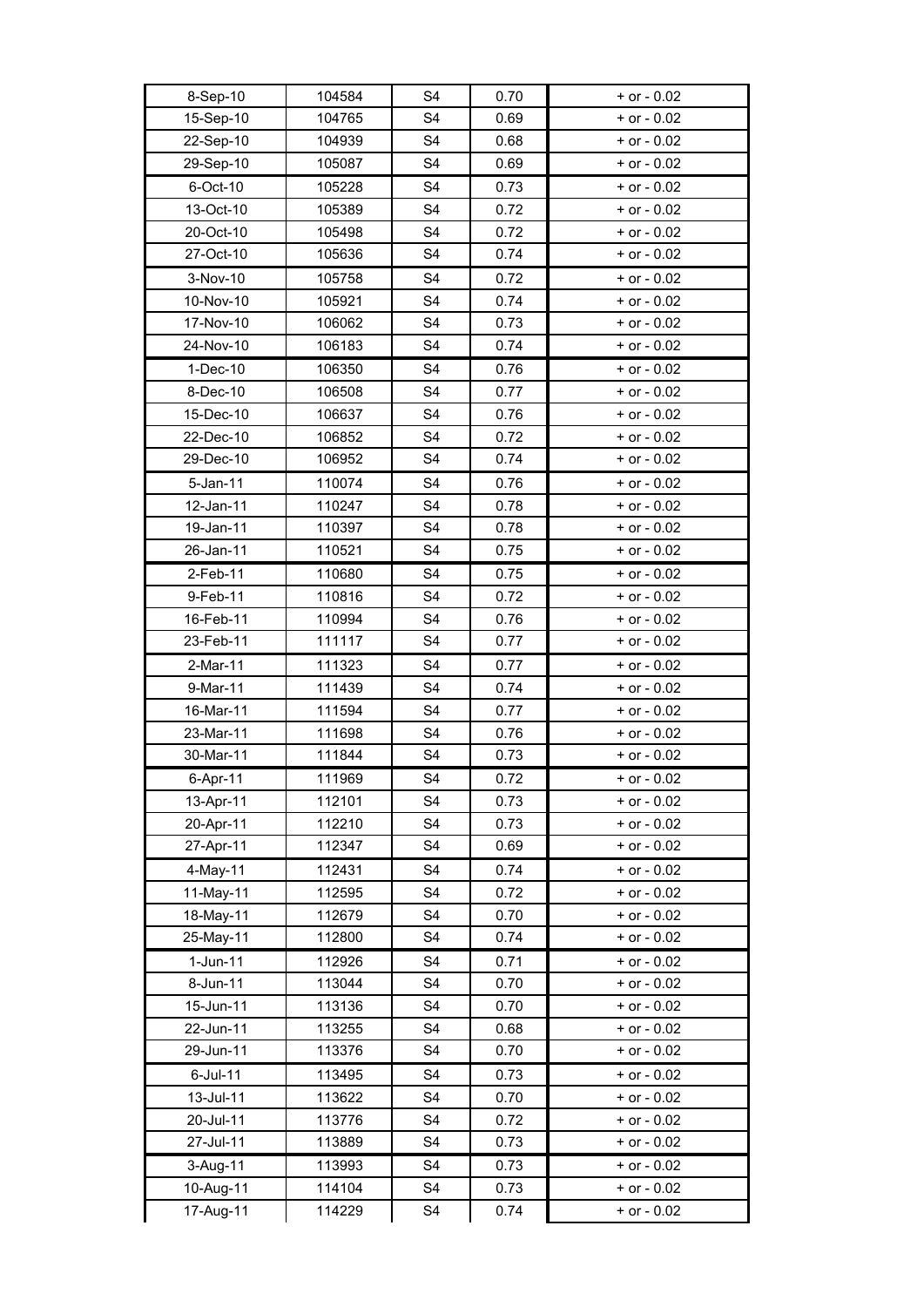| 24-Aug-11                | 114357           | S <sub>4</sub>                   | 0.74         | $+$ or $-$ 0.02                    |
|--------------------------|------------------|----------------------------------|--------------|------------------------------------|
| 31-Aug-11                | 114446           | S <sub>4</sub>                   | 0.74         | $+$ or $-$ 0.02                    |
| 7-Sep-11                 | 114561           | S <sub>4</sub>                   | 0.72         | $+$ or $-$ 0.02                    |
| 14-Sep-11                | 114678           | S <sub>4</sub>                   | 0.69         | $+$ or $-$ 0.02                    |
| 21-Sep-11                | 114804           | S <sub>4</sub>                   | 0.69         | $+$ or $-$ 0.02                    |
| 28-Sep-11                | 114918           | S <sub>4</sub>                   | 0.69         | $+$ or $-$ 0.02                    |
| 5-Oct-11                 | 115020           | S <sub>4</sub>                   | 0.71         | $+$ or $-$ 0.02                    |
| 12-Oct-11                | 115134           | S <sub>4</sub>                   | 0.72         | $+$ or $-$ 0.02                    |
| 19-Oct-11                | 115261           | S <sub>4</sub>                   | 0.71         | $+$ or $-$ 0.02                    |
| 26-Oct-11                | 115369           | S <sub>4</sub>                   | 0.73         | $+$ or $-$ 0.02                    |
| 2-Nov-11                 | 115470           | S <sub>4</sub>                   | 0.65         | $+$ or $-$ 0.02                    |
| 9-Nov-11                 | 115575           | S <sub>4</sub>                   | 0.70         | $+$ or $-$ 0.02                    |
| 16-Nov-11                | 115704           | S <sub>4</sub>                   | 0.71         | $+$ or $-$ 0.02                    |
| 23-Nov-11                | 115843           | S <sub>4</sub>                   | 0.71         | $+$ or $-$ 0.02                    |
| 30-Nov-11                | 115969           | S <sub>4</sub>                   | 0.73         | $+$ or $-$ 0.02                    |
| 7-Dec-11                 | 116205           | S <sub>4</sub>                   | 0.73         | $+$ or $-$ 0.02                    |
| 14-Dec-11                | 116266           | S <sub>4</sub>                   | 0.68         | $+$ or $-$ 0.02                    |
| 21-Dec-11                | 116433           | S <sub>4</sub>                   | 0.72         | $+$ or $-$ 0.02                    |
| 28-Dec-11                | 116529           | S <sub>4</sub>                   | 0.71         | $+$ or $-$ 0.02                    |
| $4$ -Jan-12              | 120056           | S <sub>4</sub>                   | 0.67         | $+$ or $-$ 0.02                    |
| 11-Jan-12                | 120196           | S <sub>4</sub>                   | 0.68         | $+$ or $-$ 0.02                    |
| 18-Jan-12                | 120330           | S <sub>4</sub>                   | 0.72         | $+$ or $-$ 0.02                    |
| 25-Jan-12                | 120460           | S <sub>4</sub>                   | 0.72         | $+$ or $-$ 0.02                    |
| $1-Feb-12$               | 120589           | S <sub>4</sub>                   | 0.71         | $+$ or $-$ 0.02                    |
| 8-Feb-12                 | 120713           | S <sub>4</sub>                   | 0.69         | $+$ or $-$ 0.02                    |
| 15-Feb-12                | 120847           | S <sub>4</sub>                   | 0.71         | $+$ or $-$ 0.02                    |
| 22-Feb-12                | 120949           | S <sub>4</sub>                   | 0.69         | $+$ or $-$ 0.02                    |
| 29-Feb-12                | 121130           | S <sub>4</sub>                   | 0.69         | $+$ or $-$ 0.02                    |
| 7-Mar-12                 | 121275           | S <sub>4</sub>                   | 0.67         | $+$ or $-$ 0.02                    |
| 14-Mar-12                | 121395           | S <sub>4</sub>                   | 0.67         | $+$ or $-$ 0.02                    |
| 21-Mar-12                | 121522           | S4                               | 0.68         | $+$ or $-$ 0.02                    |
| 28-Mar-12                | 121669           | S <sub>4</sub>                   | 0.66         | $+$ or $-$ 0.02                    |
| 4-Apr-12                 | 121792           | S <sub>4</sub>                   | 0.70         | $+$ or $-$ 0.02                    |
| 11-Apr-12                | 121881           | S <sub>4</sub>                   | 0.70         | $+$ or $-$ 0.02                    |
| 18-Apr-12                | 122014           | S <sub>4</sub>                   | 0.70         | $+$ or $-$ 0.02                    |
| 25-Apr-12                | 122113           | S <sub>4</sub>                   | 0.70         | $+$ or $-$ 0.02                    |
| 2-May-12                 | 122230           | S <sub>4</sub>                   | 0.69         | $+$ or $-$ 0.02                    |
| 9-May-12                 | 122334           | S <sub>4</sub>                   | 0.69         | $+$ or $-$ 0.02                    |
| 16-May-12                | 122488           | S <sub>4</sub><br>S <sub>4</sub> | 0.68         | $+$ or $-$ 0.02                    |
| 23-May-12<br>30-May-12   | 122597<br>122700 | S <sub>4</sub>                   | 0.69<br>0.69 | $+$ or $-$ 0.02<br>$+$ or - 0.02   |
|                          |                  |                                  |              |                                    |
| $6$ -Jun-12<br>13-Jun-12 | 122804           | S <sub>4</sub><br>S <sub>4</sub> | 0.69         | $+$ or $-$ 0.02<br>$+$ or $-$ 0.02 |
| 20-Jun-12                | 122941<br>123054 | S <sub>4</sub>                   | 0.68<br>0.69 | $+$ or $-$ 0.02                    |
| 27-Jun-12                | 123142           | S <sub>4</sub>                   | 0.65         | $+$ or $-$ 0.02                    |
| 4-Jul-12                 | 123253           | S <sub>4</sub>                   | 0.68         | $+$ or $-$ 0.02                    |
| 11-Jul-12                | 123364           | S <sub>4</sub>                   | 0.68         | $+$ or $-$ 0.02                    |
| 18-Jul-12                | 123512           | S <sub>4</sub>                   | 0.65         | $+$ or $-$ 0.02                    |
| 25-Jul-12                | 123784           | S <sub>4</sub>                   | 0.68         | $+$ or - 0.02                      |
|                          |                  |                                  |              |                                    |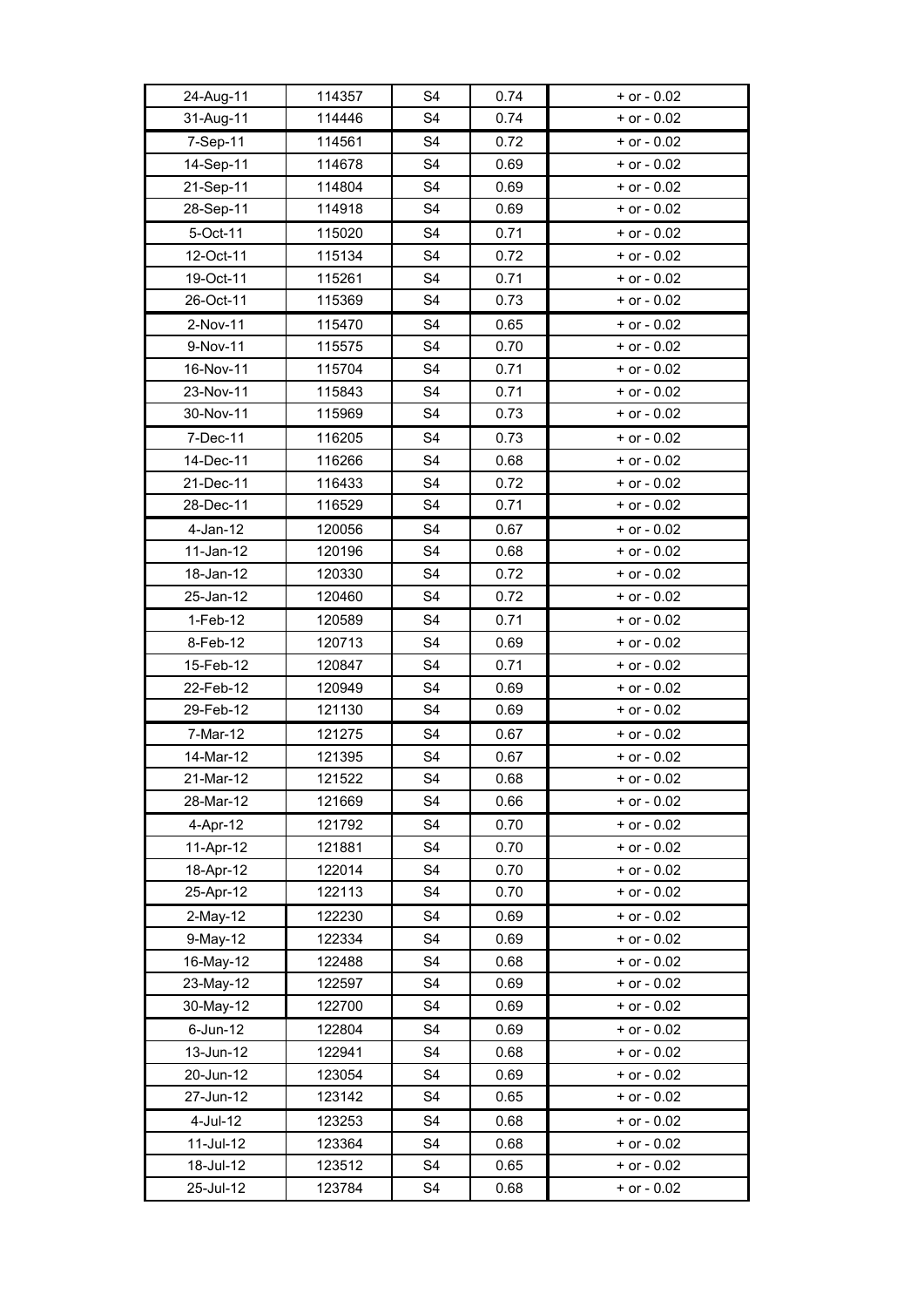| 1-Aug-12    | 123710 | S <sub>4</sub> | 0.69 | $+$ or $-$ 0.02 |
|-------------|--------|----------------|------|-----------------|
| 8-Aug-12    | 123788 | S <sub>4</sub> | 0.69 | $+$ or $-$ 0.02 |
| 15-Aug-12   | 123921 | S4             | 0.67 | + or - 0.02     |
| 22-Aug-12   | 124006 | S <sub>4</sub> | 0.69 | $+$ or $-$ 0.02 |
| 29-Aug-12   | 124101 | S4             | 0.67 | $+$ or $-$ 0.02 |
| 5-Sep-12    | 124182 | S <sub>4</sub> | 0.69 | $+$ or $-$ 0.02 |
| 12-Sep-12   | 124298 | S <sub>4</sub> | 0.57 | $+$ or $-$ 0.02 |
| 19-Sep-12   | 124419 | S <sub>4</sub> | 0.67 | $+$ or $-$ 0.02 |
| 26-Sep-12   | 124477 | S4             | 0.67 | $+$ or $-$ 0.02 |
| 3-Oct-12    | 124587 | S4             | 0.69 | $+$ or $-$ 0.02 |
| 10-Oct-12   | 124701 | S <sub>4</sub> | 0.70 | $+$ or $-$ 0.02 |
| 17-Oct-12   | 124843 | S4             | 0.41 | $+$ or $-$ 0.02 |
| 24-Oct-12   | 124900 | S <sub>4</sub> | 0.69 | $+$ or $-$ 0.02 |
| 31-Oct-12   | 125001 | S4             | 0.71 | $+$ or $-$ 0.02 |
| 7-Nov-12    | 125108 | S <sub>4</sub> | 0.70 | $+$ or $-$ 0.02 |
| 14-Nov-12   | 125228 | S <sub>4</sub> | 0.69 | $+$ or $-$ 0.02 |
| 21-Nov-12   | 125327 | S <sub>4</sub> | 0.69 | $+$ or $-$ 0.02 |
| 28-Nov-12   | 125453 | S4             | 0.09 | $+$ or $-$ 0.02 |
| 5-Dec-12    | 125550 | S4             | 0.69 | $+$ or $-$ 0.02 |
| 12-Dec-12   | 125701 | S <sub>4</sub> | 0.70 | $+$ or $-$ 0.02 |
| 19-Dec-12   | 125793 | S4             | 0.71 | $+$ or $-$ 0.02 |
| 26-Dec-12   | 125931 | S <sub>4</sub> | 0.73 | $+$ or $-$ 0.02 |
| $2$ -Jan-13 | 130053 | S <sub>4</sub> | 0.69 | $+$ or $-$ 0.02 |
| $9$ -Jan-13 | 130193 | S <sub>4</sub> | 0.74 | $+$ or $-$ 0.02 |
| 16-Jan-13   | 130294 | S4             | 0.66 | + or - 0.02     |
| 23-Jan-13   | 130453 | S <sub>4</sub> | 0.72 | $+$ or $-$ 0.02 |
| 30-Jan-13   | 130545 | S <sub>4</sub> | 0.74 | $+$ or $-$ 0.02 |
| 6-Feb-13    | 130707 | S4             | 0.69 | $+$ or $-$ 0.02 |
| 13-Feb-13   | 130812 | S <sub>4</sub> | 0.71 | $+$ or $-$ 0.02 |
| 20-Feb-13   | 130936 | S4             | 0.73 | $+$ or $-$ 0.02 |
| 27-Feb-13   | 131047 | S4             | 0.74 | $+$ or $-$ 0.02 |
| 6-Mar-13    | 131139 | S4             | 0.71 | + or - 0.02     |
| 13-Mar-13   | 131292 | S <sub>4</sub> | 0.72 | $+$ or $-$ 0.02 |
| 20-Mar-13   | 131393 | S <sub>4</sub> | 0.66 | $+$ or $-$ 0.02 |
| 27-Mar-13   | 131548 | S4             | 0.69 | $+$ or $-$ 0.02 |
| 3-Apr-13    | 131634 | S4             | 0.71 | $+$ or $-$ 0.02 |
| 10-Apr-13   | 131735 | S4             | 0.69 | $+$ or $-$ 0.02 |
| 17-Apr-13   | 131860 | S <sub>4</sub> | 0.67 | $+$ or $-$ 0.02 |
| 24-Apr-13   | 131949 | S <sub>4</sub> | 0.67 | $+$ or - 0.02   |
| $1-May-13$  | 132068 | S <sub>4</sub> | 0.67 | $+$ or $-$ 0.02 |
| 8-May-13    | 132148 | S <sub>4</sub> | 0.63 | $+$ or $-$ 0.02 |
| 15-May-13   | 132359 | S4             | 0.64 | $+$ or $-$ 0.02 |
| 22-May-13   | 132362 | S <sub>4</sub> | 0.65 | $+$ or $-$ 0.02 |
| 29-May-13   | 132493 | S4             | 0.63 | $+$ or $-$ 0.02 |
| 5-Jun-13    | 132570 | S <sub>4</sub> | 0.65 | $+$ or $-$ 0.02 |
| 12-Jun-13   | 132666 | S4             | 0.67 | $+$ or $-$ 0.02 |
| 19-Jun-13   | 132764 | S <sub>4</sub> | 0.64 | $+$ or $-$ 0.02 |
| 26-Jun-13   | 132867 | S4             | 0.72 | $+$ or $-$ 0.02 |
| $3$ -Jul-13 | 132974 | S <sub>4</sub> | 0.69 | $+$ or $-$ 0.02 |
| 10-Jul-13   | 133068 | S4             | 0.68 | $+$ or $-$ 0.02 |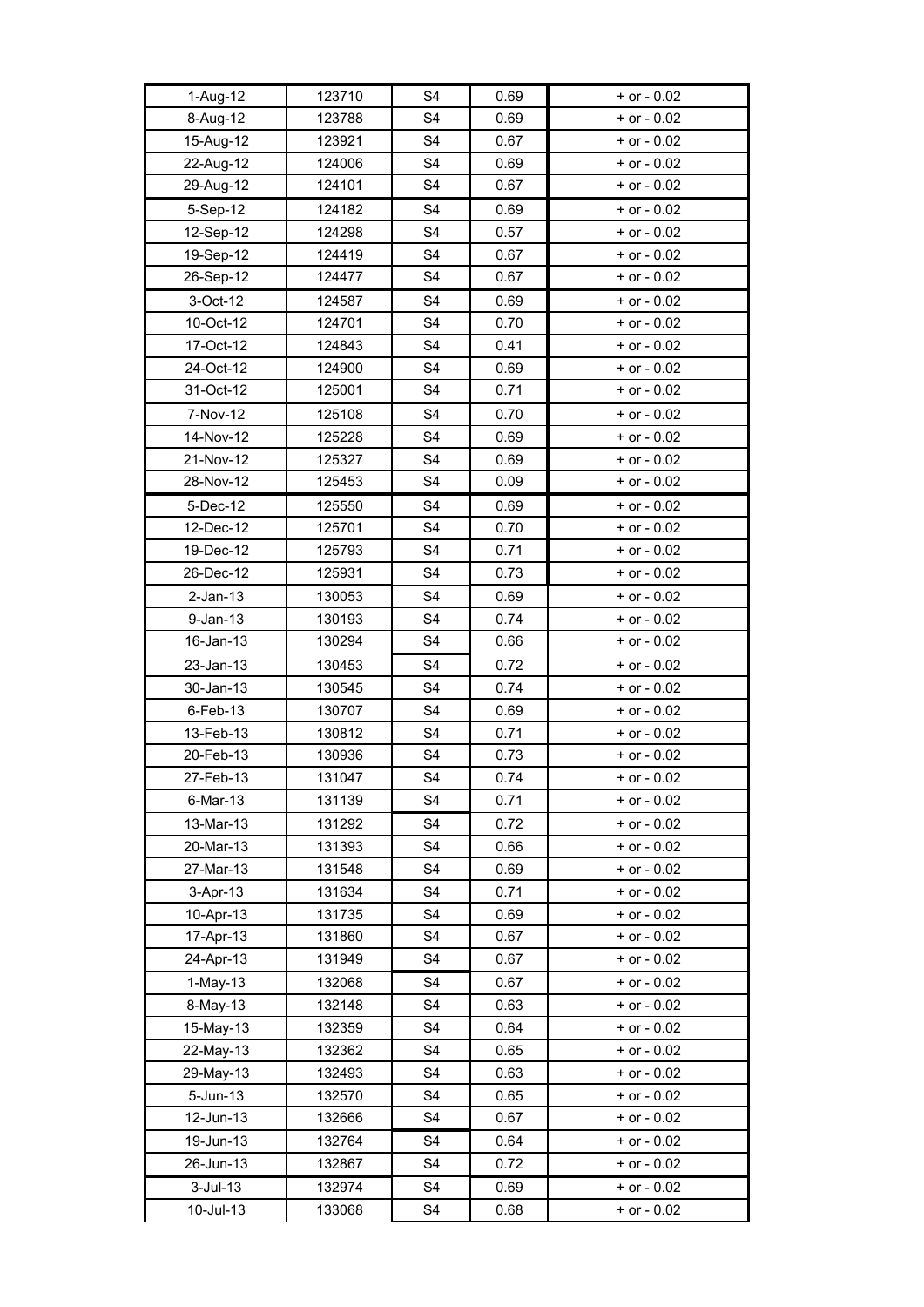| 17-Jul-13              | 133163 | S <sub>4</sub> | 0.67 | $+$ or $-$ 0.02 |
|------------------------|--------|----------------|------|-----------------|
| 24-Jul-13<br>31-Jul-13 | 133279 | S <sub>4</sub> | 0.67 | $+$ or $-$ 0.02 |
|                        | 133379 | S <sub>4</sub> | 0.69 | $+$ or $-$ 0.02 |
| 7-Aug-13               | 133931 | S <sub>4</sub> | 0.68 | $+$ or $-$ 0.02 |
| 14-Aug-13              | 133611 | S <sub>4</sub> | 0.64 | $+$ or $-$ 0.02 |
| 21-Aug-13              | 133707 | S <sub>4</sub> | 0.65 | $+$ or $-$ 0.02 |
| 28-Aug-13              | 133824 | S <sub>4</sub> | 0.66 | $+$ or $-$ 0.02 |
| 4-Sep-13               | 133930 | S <sub>4</sub> | 0.69 | $+$ or $-$ 0.02 |
| 11-Sep-13              | 134021 | S <sub>4</sub> | 0.68 | $+$ or $-$ 0.02 |
| 18-Sep-13              | 134118 | S <sub>4</sub> | 0.68 | $+$ or $-$ 0.02 |
| 25-Sep-13              | 314207 | S <sub>4</sub> | 0.64 | $+$ or $-$ 0.02 |
| 2-Oct-13               | 134309 | S <sub>4</sub> | 0.72 | $+$ or $-$ 0.02 |
| 9-Oct-13               | 134420 | S <sub>4</sub> | 0.69 | $+$ or $-$ 0.02 |
| 16-Oct-13              | 134531 | S <sub>4</sub> | 0.64 | $+$ or $-$ 0.02 |
| 23-Oct-13              | 134648 | S <sub>4</sub> | 0.64 | $+$ or $-$ 0.02 |
| 30-Oct-13              | 134728 | S <sub>4</sub> | 0.69 | $+$ or $-$ 0.02 |
| 6-Nov-13               | 134848 | S <sub>4</sub> | 0.69 | $+$ or $-$ 0.02 |
| 13-Nov-13              | 134946 | S <sub>4</sub> | 0.71 | $+$ or $-$ 0.02 |
| 20-Nov-13              | 135071 | S <sub>4</sub> | 0.73 | $+$ or $-$ 0.02 |
| 27-Nov-13              | 135204 | S <sub>4</sub> | 0.72 | $+$ or $-$ 0.02 |
| 4-Dec-13               | 135322 | S <sub>4</sub> | 0.70 | $+$ or $-$ 0.02 |
| 11-Dec-13              | 135486 | S <sub>4</sub> | 0.69 | $+$ or $-$ 0.02 |
| 18-Dec-13              | 135596 | S <sub>4</sub> | 0.79 | $+$ or $-$ 0.02 |
| 25-Dec-13              | 135789 | S <sub>4</sub> | 0.74 | $+$ or $-$ 0.02 |
| $1-Jan-14$             | 140009 | <b>BW35</b>    | 0.73 | $+$ or $-$ 0.02 |
| 8-Jan-14               | 140116 | <b>BW35</b>    | 0.67 | $+$ or $-$ 0.02 |
| 15-Jan-14              | 140230 | <b>BW35</b>    | 0.69 | $+$ or $-$ 0.02 |
| 22-Jan-14              | 140320 | <b>BW35</b>    | 0.71 | $+$ or $-$ 0.02 |
| 29-Jan-14              | 140459 | <b>BW35</b>    | 0.70 | $+$ or $-$ 0.02 |
| 5-Feb-14               | 140612 | <b>BW35</b>    | 0.76 | $+$ or $-$ 0.02 |
| 12-Feb-14              | 140727 | <b>BW35</b>    | 0.71 | $+$ or $-$ 0.02 |
| 19-Feb-14              | 140840 | <b>BW35</b>    | 0.72 | $+$ or $-$ 0.02 |
| 26-Feb-14              | 140953 | <b>BW35</b>    | 0.75 | $+$ or - 0.02   |
| 5-Mar-14               | 141073 | <b>BW35</b>    | 0.71 | $+$ or - 0.02   |
| 12-Mar-14              | 141179 | <b>BW35</b>    | 0.74 | $+$ or - 0.02   |
| 19-Mar-14              | 141297 | <b>BW35</b>    | 0.68 | $+$ or - 0.02   |
| 26-Mar-14              | 141405 | <b>BW35</b>    | 0.71 | $+$ or $-$ 0.02 |
| 2-Apr-14               | 141504 | <b>BW35</b>    | 0.69 | $+$ or $-$ 0.02 |
| 9-Apr-14               | 141606 | <b>BW35</b>    | 0.74 | $+$ or $-$ 0.02 |
| 16-Apr-14              | 141712 | <b>BW35</b>    | 0.69 | $+$ or $-$ 0.02 |
| 23-Apr-14              | 141811 | <b>BW35</b>    | 0.71 | $+$ or $-$ 0.02 |
| 30-Apr-14              | 141926 | <b>BW35</b>    | 0.66 | $+$ or $-$ 0.02 |
| 7-May-14               | 142032 | <b>BW35</b>    | 0.66 | $+$ or $-$ 0.02 |
| 14-May-14              | 142127 | <b>BW35</b>    | 0.69 | $+$ or $-$ 0.02 |
| 21-May-14              | 142240 | <b>BW35</b>    | 0.72 | $+$ or $-$ 0.02 |
| 28-May-14              | 142353 | <b>BW35</b>    | 0.71 | $+$ or $-$ 0.02 |
| 4-Jun-14               | 142426 | <b>BW35</b>    | 0.69 | $+$ or $-$ 0.02 |
| 11-Jun-14              | 142859 | <b>BW35</b>    | 0.64 | $+$ or $-$ 0.02 |
| 18-Jun-14              | 142659 | <b>BW35</b>    | 0.67 | $+$ or $-$ 0.02 |
| 25-Jun-14              | 142730 | <b>BW35</b>    | 0.67 | $+$ or - 0.02   |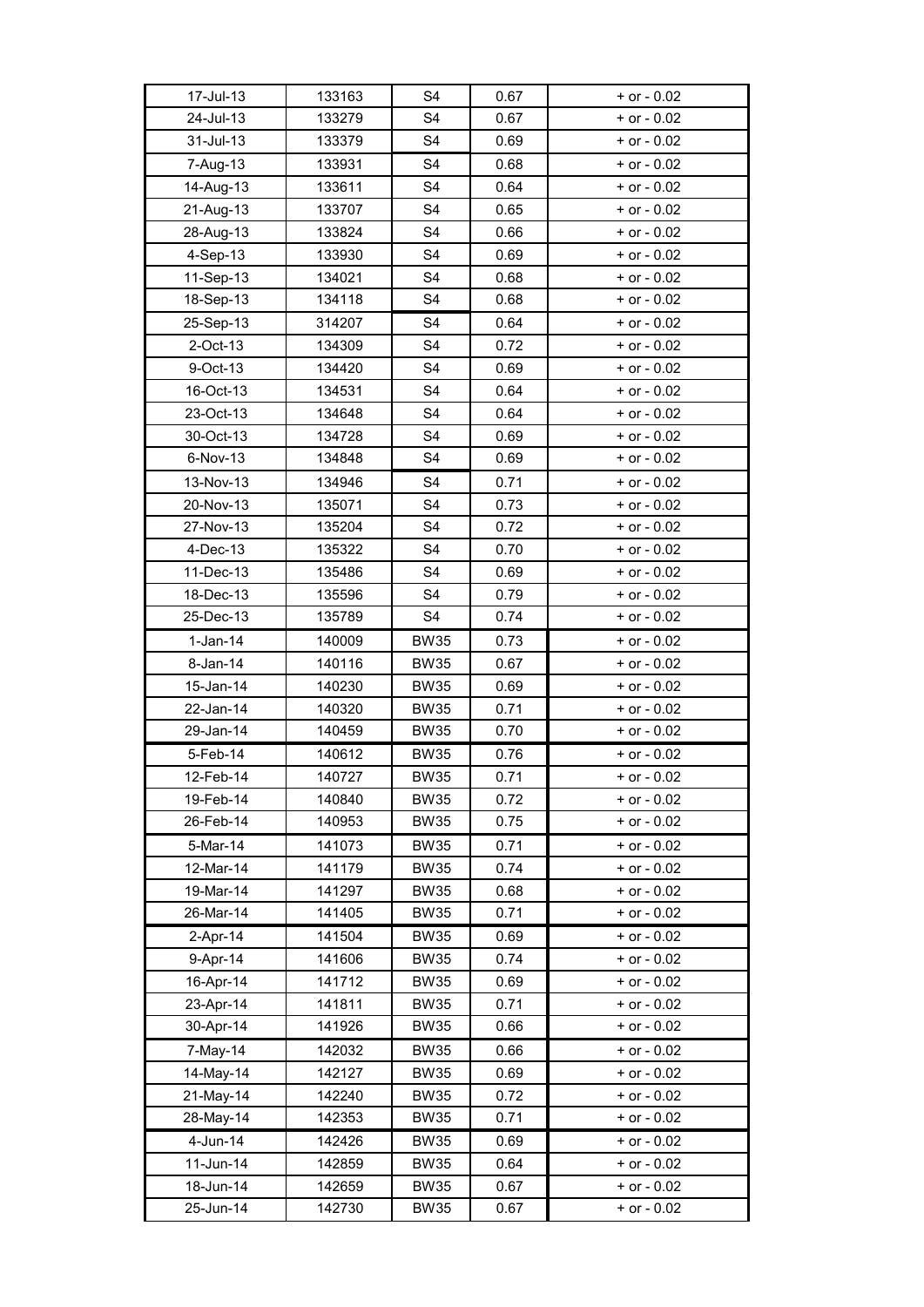| 2-Jul-14     | 142848 | <b>BW35</b> | 0.65 | $+$ or $-$ 0.02                    |
|--------------|--------|-------------|------|------------------------------------|
| 9-Jul-14     | 142942 | <b>BW35</b> | 0.67 | $+$ or $-$ 0.02                    |
| 16-Jul-14    | 143044 | <b>BW35</b> | 0.66 | $+$ or $-$ 0.02                    |
| 23-Jul-14    | 143140 | <b>BW35</b> | 0.66 | $+$ or $-$ 0.02                    |
| 30-Jul-14    | 143233 | <b>BW35</b> | 0.67 | $+$ or $-$ 0.02                    |
| 6-Aug-14     | 143340 | <b>BW35</b> | 0.66 | $+$ or $-$ 0.02                    |
|              |        |             |      |                                    |
| 13-Aug-14    | 143467 | <b>BW35</b> | 0.67 | $+$ or $-$ 0.02<br>$+$ or $-$ 0.02 |
| 20-Aug-14    | 143578 | <b>BW35</b> | 0.67 |                                    |
| 27-Aug-14    | 143660 | <b>BW35</b> | 0.67 | $+$ or $-$ 0.02                    |
| 3-Sep-14     | 143756 | <b>BW35</b> | 0.72 | $+$ or $-$ 0.02                    |
| 10-Sep-14    | 143861 | <b>BW35</b> | 0.78 | $+$ or $-$ 0.02                    |
| 17-Sep-14    | 143957 | <b>BW35</b> | 0.70 | $+$ or - 0.02                      |
| 24-Sep-14    | 144053 | <b>BW35</b> | 0.64 | $+$ or - 0.02                      |
| $1-Oct-14$   | 144161 | <b>BW35</b> | 0.65 | $+$ or - 0.02                      |
| 8-Oct-14     | 114255 | <b>BW35</b> | 0.13 | $+$ or $-$ 0.02                    |
| 15-Oct-14    | 144387 | <b>BW35</b> | 0.08 | $+$ or $-$ 0.02                    |
| 22-Oct-14    | 144472 | <b>BW35</b> | 0.08 | $+$ or $-$ 0.02                    |
| 29-Oct-14    | 144544 | <b>BW35</b> | 0.04 | $+$ or $-$ 0.02                    |
| 5-Nov-14     | 144630 | <b>BW35</b> | 0.07 | $+$ or $-$ 0.02                    |
| 12-Nov-14    | 144749 | <b>BW35</b> | 0.08 | $+$ or $-$ 0.02                    |
| 19-Nov-14    | 144859 | <b>BW35</b> | 0.06 | $+$ or $-$ 0.02                    |
| 26-Nov-14    | 145010 | <b>BW35</b> | 0.07 | $+$ or $-$ 0.02                    |
| 3-Dec-14     | 145124 | <b>BW35</b> | 0.07 | $+$ or - 0.02                      |
| 10-Dec-14    | 145252 | <b>BW35</b> | 0.07 | $+$ or - 0.02                      |
| 17-Dec-14    | 145393 | <b>BW35</b> | 0.07 | $+$ or - 0.02                      |
| 24-Dec-14    | 145521 | <b>BW35</b> | 0.56 | $+$ or $-$ 0.02                    |
| 31-Dec-14    | 145616 | <b>BW35</b> | 0.62 | $+$ or $-$ 0.02                    |
| $7 - Jan-15$ | 150092 | <b>BW35</b> | 0.72 | $+$ or $-$ 0.02                    |
| 14-Jan-15    | 150204 | <b>BW35</b> | 0.72 | $+$ or $-$ 0.02                    |
| 21-Jan-15    | 150302 | <b>BW35</b> | 0.58 | $+$ or $-$ 0.02                    |
| 28-Jan-15    | 150438 | <b>BW35</b> | 0.70 | $+$ or $-$ 0.02                    |
| 4-Feb-15     | 150564 | <b>BW35</b> | 0.67 | $+$ or $-$ 0.02                    |
| 11-Feb-15    | 150663 | <b>BW35</b> | 0.68 | $+$ or - 0.02                      |
| 18-Feb-15    | 150845 | <b>BW35</b> | 0.71 | $+$ or - 0.02                      |
| 25-Feb-15    | 150992 | <b>BW35</b> | 0.72 | $+$ or $-$ 0.02                    |
| 4-Mar-15     | 151100 | <b>BW35</b> | 0.74 | $+$ or $-$ 0.02                    |
| 11-Mar-15    | 151246 | <b>BW35</b> | 0.69 | $+$ or - 0.02                      |
| 18-Mar-15    | 151354 | <b>BW35</b> | 0.67 | $+$ or $-$ 0.02                    |
| 25-Mar-15    | 151485 | <b>BW35</b> | 0.72 | $+$ or - 0.02                      |
| $1-Apr-15$   | 151594 | <b>BW35</b> | 0.66 | $+$ or $-$ 0.02                    |
| 8-Apr-15     | 151664 | <b>BW35</b> | 0.75 | $+$ or $-$ 0.02                    |
| 15-Apr-15    | 151772 | <b>BW35</b> | 0.67 | $+$ or - 0.02                      |
| 22-Apr-15    | 151881 | <b>BW35</b> | 0.64 | $+$ or - 0.02                      |
| 29-Apr-15    | 151968 | <b>BW35</b> | 0.65 | $+$ or $-$ 0.02                    |
| 6-May-15     | 152070 | <b>BW35</b> | 0.67 | $+$ or $-$ 0.02                    |
| 13-May-15    | 152169 | <b>BW35</b> | 0.66 | $+$ or $-$ 0.02                    |
| 20-May-15    | 152294 | <b>BW35</b> | 0.69 | $+$ or $-$ 0.02                    |
| 27-May-15    | 152383 | <b>BW35</b> | 0.69 | $+$ or $-$ 0.02                    |
| $3$ -Jun-15  | 152472 | <b>BW35</b> | 0.68 | $+$ or $-$ 0.02                    |
| 10-Jun-15    | 152556 | <b>BW35</b> | 0.75 | $+$ or $-$ 0.02                    |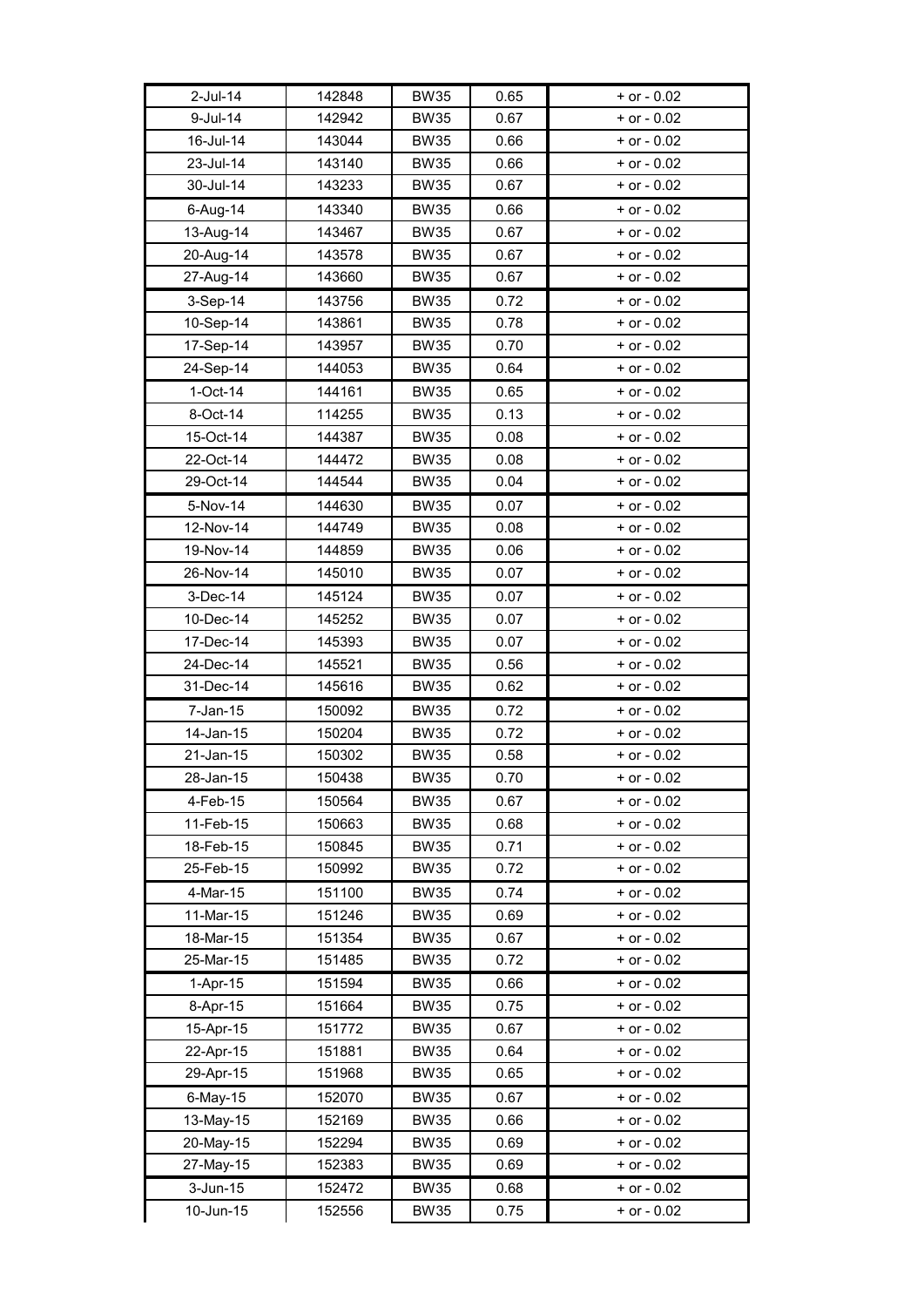| 17-Jun-15   | 152664 | <b>BW35</b> | 0.69    | $+$ or $-$ 0.02 |  |
|-------------|--------|-------------|---------|-----------------|--|
| 24-Jun-15   | 152772 | <b>BW35</b> | 0.66    | $+$ or $-$ 0.02 |  |
| 8-Jul-15    | 152982 | <b>BW35</b> | 0.68    | $+$ or $-$ 0.02 |  |
| 15-Jul-15   | 153103 | <b>BW35</b> | 0.69    | $+$ or $-$ 0.02 |  |
| 22-Jul-15   | 153220 | <b>BW35</b> | 0.68    | $+$ or $-$ 0.02 |  |
| 29-Jul-15   | 153348 | <b>BW35</b> | 0.64    | $+$ or $-$ 0.02 |  |
| 5-Aug-15    | 153431 | <b>BW35</b> | 0.66    | + or - 0.02     |  |
| 12-Aug-15   | 153542 | <b>BW35</b> | 0.67    | $+$ or $-0.02$  |  |
| 19-Aug-15   | 153635 | <b>BW35</b> | 0.67    | $+$ or $-$ 0.02 |  |
| 26-Aug-15   | 153740 | <b>BW35</b> | 0.65    | $+$ or - 0.02   |  |
| 2-Sep-15    | 153857 | <b>BW35</b> | 0.69    | $+$ or $-$ 0.02 |  |
| 9-Sep-15    | 153956 | <b>BW35</b> | 0.70    | $+$ or $-$ 0.02 |  |
| 16-Sep-15   | 154067 | <b>BW35</b> | 0.67    | $+$ or $-$ 0.02 |  |
| 23-Sep-15   | 154153 | <b>BW35</b> | 0.66    | $+$ or $-$ 0.02 |  |
| 30-Sep-15   | 154250 | <b>BW35</b> | 0.72    | $+$ or $-$ 0.02 |  |
|             |        |             |         |                 |  |
| 7-Oct-15    | 154339 | <b>BW35</b> | 0.65    | + or - 0.02     |  |
| 14-Oct-15   | 154445 | <b>BW35</b> | 0.67    | $+$ or $-$ 0.02 |  |
| 21-Oct-15   | 154551 | <b>BW35</b> | 0.67    | $+$ or $-$ 0.02 |  |
| 28-Oct-15   | 154639 | <b>BW35</b> | 0.67    | $+$ or $-$ 0.02 |  |
| 4-Nov-15    | 154742 | <b>BW35</b> | 0.63    | $+$ or $-$ 0.02 |  |
| 11-Nov-15   | 154859 | <b>BW35</b> | 0.67    | $+$ or $-$ 0.02 |  |
| 18-Nov-15   | 154964 | <b>BW35</b> | 0.64    | $+$ or $-$ 0.02 |  |
| 25-Nov-15   | 155082 | <b>BW35</b> | 0.66    | $+$ or $-$ 0.02 |  |
| $2$ -Dec-15 | 155211 | <b>BW35</b> | 0.54    | $+$ or $-$ 0.02 |  |
| 9-Dec-15    | 155324 | <b>BW35</b> | 0.67    | $+$ or $-$ 0.02 |  |
| 16-Dec-15   | 155446 | <b>BW35</b> | 0.68    | $+$ or - 0.02   |  |
| 23-Dec-15   | 155576 | <b>BW35</b> | 0.68    | $+$ or - 0.02   |  |
| 30-Dec-15   | 155671 | <b>BW35</b> | 0.71    | $+$ or $-$ 0.02 |  |
| $6$ -Jan-16 | 160061 | <b>BW35</b> | 0.68    | $+$ or - 0.02   |  |
| 13-Jan-16   | 160203 | <b>BW35</b> | 0.68    | $+$ or $-$ 0.02 |  |
| 20-Jan-16   | 160330 | <b>BW35</b> | 0.70    | + or - 0.02     |  |
| 27-Jan-16   | 160437 | <b>BW35</b> | $0.22*$ | $+$ or $-$ 0.02 |  |
| 3-Feb-16    | 160554 | <b>BW35</b> | 0.09    | $+$ or $-$ 0.02 |  |
| 10-Feb-16   | 160660 | <b>BW35</b> | 0.11    | $+$ or $-$ 0.02 |  |
| 17-Feb-16   | 160769 | <b>BW35</b> | 0.09    | $+$ or $-$ 0.02 |  |
| 24-Feb-16   | 160897 | <b>BW35</b> | 0.69    | $+$ or $-$ 0.02 |  |
| 2-Mar-16    | 161055 | <b>BW35</b> | 0.70    | $+$ or $-$ 0.02 |  |
| 9-Mar-16    | 161186 | <b>BW35</b> | 0.70    | $+$ or $-$ 0.02 |  |
| 16-Mar-16   | 161289 | <b>BW35</b> | 0.71    | $+$ or $-$ 0.02 |  |
| 23-Mar-16   | 161416 | <b>BW35</b> | 0.69    | $+$ or - 0.02   |  |
| 30-Mar-16   | 161534 | <b>BW35</b> | 0.69    | $+$ or $-$ 0.02 |  |
| 6-Apr-16    | 161679 | <b>BW35</b> | 0.70    | $+$ or $-$ 0.02 |  |
| 13-Apr-16   | 161792 | <b>BW35</b> | 0.67    | $+$ or $-$ 0.02 |  |
| 20-Apr-16   | 161871 | <b>BW35</b> | 0.69    | $+$ or $-$ 0.02 |  |
| 27-Apr-16   | 161970 | <b>BW35</b> | 0.69    | $+$ or $-$ 0.02 |  |
| 4-May-16    | 162135 | <b>BW35</b> | 0.68    | + or - 0.02     |  |
| 11-May-16   | 162238 | <b>BW35</b> | 0.70    | $+$ or $-$ 0.02 |  |
| 18-May-16   | 162342 | <b>BW35</b> | 0.68    | $+$ or $-$ 0.02 |  |
| 25-May-16   | 162450 | <b>BW35</b> | 0.68    | $+$ or - 0.02   |  |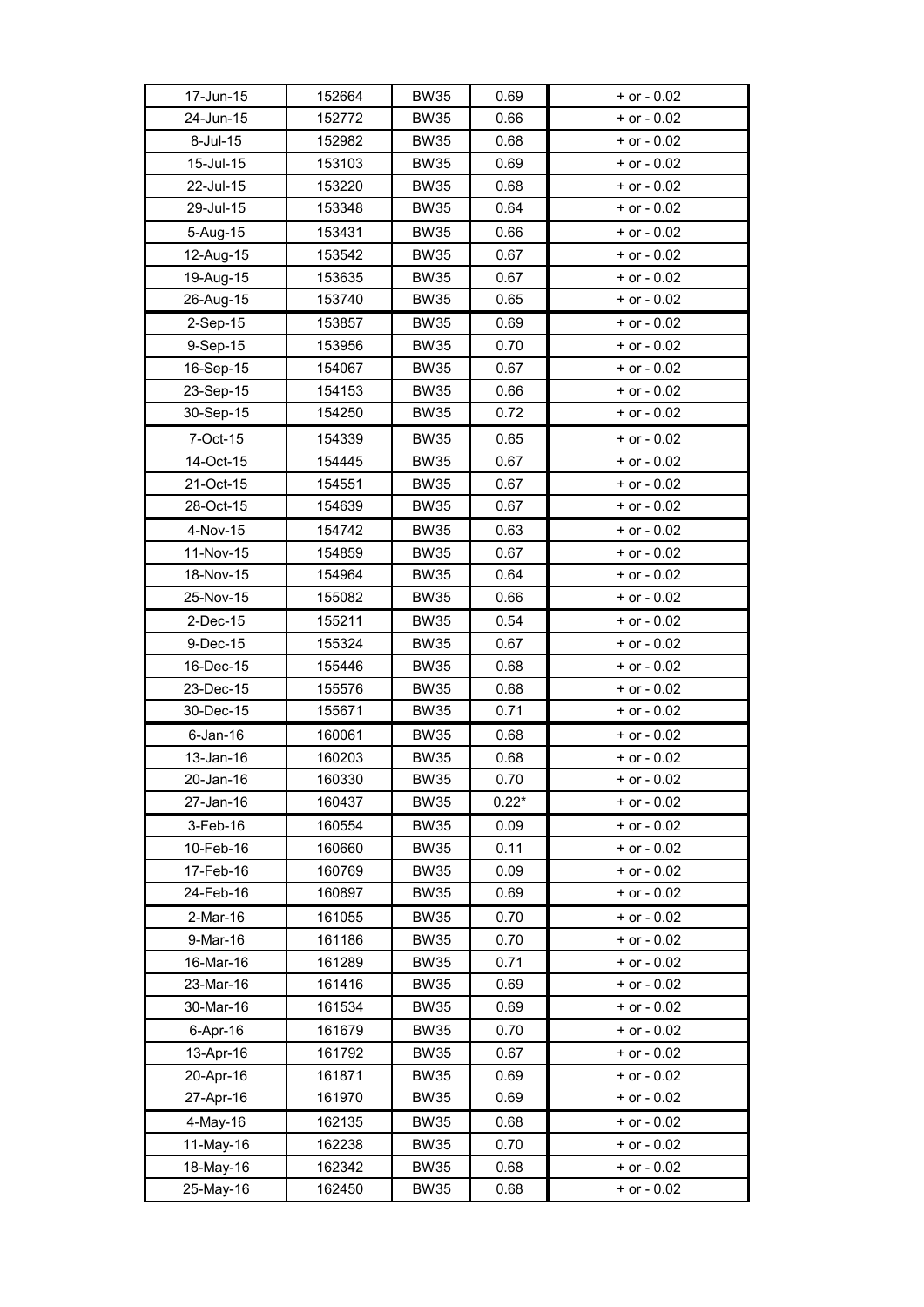| 1-Jun-16    | 162540 | <b>BW35</b> | 0.59 | $+$ or $-$ 0.02 |
|-------------|--------|-------------|------|-----------------|
| 8-Jun-16    | 162648 | <b>BW35</b> | 0.66 | $+$ or $-$ 0.02 |
| 15-Jun-16   | 162759 | <b>BW35</b> | 0.65 | $+$ or $-$ 0.02 |
| 22-Jun-16   | 162862 | <b>BW35</b> | 0.66 | $+$ or $-$ 0.02 |
| 29-Jun-16   | 162964 | <b>BW35</b> | 0.63 | $+$ or $-$ 0.02 |
| $6$ -Jul-16 | 163070 | <b>BW35</b> | 0.64 | $+$ or $-$ 0.02 |
| 13-Jul-16   | 163156 | <b>BW35</b> | 0.63 | $+$ or $-$ 0.02 |
| 20-Jul-16   | 163241 | <b>BW35</b> | 0.62 | $+$ or $-$ 0.02 |
| 27-Jul-16   | 163494 | <b>BW35</b> | 0.61 | $+$ or $-$ 0.02 |
| 3-Aug-16    | 163473 | <b>BW35</b> | 0.65 | $+$ or $-$ 0.02 |
| 10-Aug-16   | 163567 | <b>BW35</b> | 0.63 | $+$ or $-$ 0.02 |
| 17-Aug-16   | 163638 | <b>BW35</b> | 0.64 | $+$ or $-$ 0.02 |
| 24-Aug-16   | 163741 | <b>BW35</b> | 0.65 | $+$ or $-$ 0.02 |
| 31-Aug-16   | 163835 | <b>BW35</b> | 0.66 | $+$ or $-$ 0.02 |
| 7-Sep-16    | 163920 | <b>BW35</b> | 0.67 | $+$ or $-$ 0.02 |
| 14-Sep-16   | 164025 | <b>BW35</b> | 0.68 | $+$ or $-$ 0.02 |
| 21-Sep-16   | 164146 | <b>BW35</b> | 0.66 | $+$ or $-$ 0.02 |
| 28-Sep-16   | 164245 | <b>BW35</b> | 0.68 | $+$ or - 0.02   |
| 5-Oct-16    | 164341 | <b>BW35</b> | 0.68 | + or - 0.02     |
| 12-Oct-16   | 164452 | <b>BW35</b> | 0.66 | $+$ or - 0.02   |
| 19-Oct-16   | 164534 | <b>BW35</b> | 0.68 | $+$ or $-$ 0.02 |
| 26-Oct-16   | 164662 | <b>BW35</b> | 0.67 | $+$ or $-$ 0.02 |
| 2-Nov-16    | 164791 | <b>BW35</b> | 0.66 | $+$ or $-$ 0.02 |
| 9-Nov-16    | 164894 | <b>BW35</b> | 0.66 | $+$ or $-$ 0.02 |
| 16-Nov-16   | 165023 | <b>BW35</b> | 0.63 | $+$ or $-$ 0.02 |
| 23-Nov-16   | 165106 | <b>BW35</b> | 0.66 | $+$ or $-$ 0.02 |
| 30-Nov-16   | 165220 | <b>BW35</b> | 0.68 | $+$ or $-$ 0.02 |
| 7-Dec-16    | 165349 | <b>BW35</b> | 0.68 | + or - 0.02     |
| 14-Dec-16   | 165458 | <b>BW35</b> | 0.67 | $+$ or $-$ 0.02 |
| 21-Dec-16   | 165621 | <b>BW35</b> | 0.67 | $+$ or $-$ 0.02 |
| 28-Dec-16   | 165790 | <b>BW35</b> | 0.69 | $+$ or $-$ 0.02 |
| 4-Jan-17    | 170039 | <b>BW35</b> | 0.67 | + or - 0.02     |
| $11-Jan-17$ | 170175 | <b>BW35</b> | 0.70 | $+$ or $-$ 0.02 |
| 18-Jan-17   | 170298 | <b>BW35</b> | 0.69 | $+$ or $-$ 0.02 |
| 25-Jan-17   | 170409 | <b>BW35</b> | 0.68 | + or - 0.02     |
| 1-Feb-17    | 170553 | <b>BW35</b> | 0.67 | $+$ or $-$ 0.02 |
| 8-Feb-17    | 170689 | <b>BW35</b> | 0.66 | $+$ or $-$ 0.02 |
| 15-Feb-17   | 170841 | <b>BW35</b> | 0.65 | $+$ or $-$ 0.02 |
| 22-Feb-17   | 170979 | <b>BW35</b> | 0.65 | + or - 0.02     |
| $1-Mar-17$  | 171110 | <b>BW35</b> | 0.68 | $+$ or $-$ 0.02 |
| 8-Mar-17    | 171267 | <b>BW35</b> | 0.67 | $+$ or $-$ 0.02 |
| 15-Mar-17   | 171398 | <b>BW35</b> | 0.65 | $+$ or $-$ 0.02 |
| 22-Mar-17   | 171546 | <b>BW35</b> | 0.67 | $+$ or $-$ 0.02 |
| 29-Mar-17   | 171685 | <b>BW35</b> | 0.65 | $+$ or $-$ 0.02 |
| 5-Apr-17    | 171818 | <b>BW35</b> | 0.65 | $+$ or $-$ 0.02 |
| 12-Apr-17   | 171943 | <b>BW35</b> | 0.66 | $+$ or $-$ 0.02 |
| 19-Apr-17   | 172025 | <b>BW35</b> | 0.65 | $+$ or - 0.02   |
| 26-Apr-17   | 172193 | <b>BW35</b> | 0.67 | $+$ or $-$ 0.02 |
| 3-May-17    | 172259 | <b>BW35</b> | 0.66 | $+$ or - 0.02   |
| 10-May-17   | 172381 | <b>BW35</b> | 0.66 | $+$ or - 0.02   |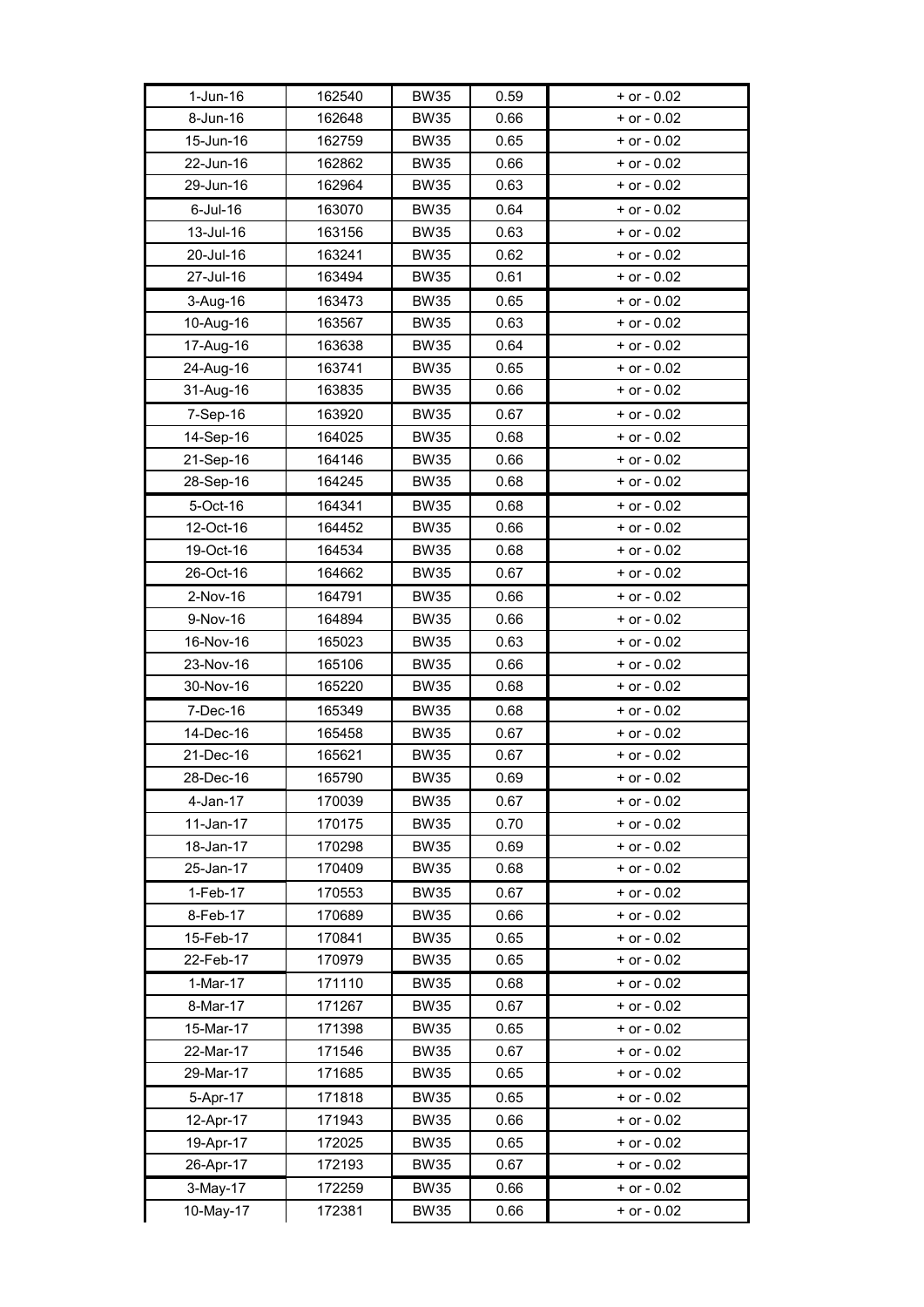| 17-May-17   | 172509 | <b>BW35</b> | 0.66 | $+$ or $-$ 0.02 |
|-------------|--------|-------------|------|-----------------|
| 24-May-17   | 172639 | <b>BW35</b> | 0.65 | $+$ or $-$ 0.02 |
| 31-May-17   | 172730 | <b>BW35</b> | 0.62 | $+$ or $-$ 0.02 |
| 7-Jun-17    | 172852 | <b>BW35</b> | 0.63 | $+$ or $-$ 0.02 |
| 14-Jun-17   | 172953 | <b>BW35</b> | 0.64 | $+$ or $-$ 0.02 |
| 21-Jun-17   | 173051 | <b>BW35</b> | 0.64 | $+$ or - 0.02   |
| 28-Jun-17   | 173189 | <b>BW35</b> | 0.64 | $+$ or $-$ 0.02 |
| 5-Jul-17    | 173309 | <b>BW35</b> | 0.66 | $+$ or $-$ 0.02 |
| 12-Jul-17   | 173398 | <b>BW35</b> | 0.65 | $+$ or $-$ 0.02 |
| 19-Jul-17   | 173485 | <b>BW35</b> | 0.62 | $+$ or - 0.02   |
| 26-Jul-17   | 173600 | <b>BW35</b> | 0.64 | $+$ or - 0.02   |
| 2-Aug-17    | 173719 | <b>BW35</b> | 0.63 | + or - 0.02     |
| 9-Aug-17    | 173787 | <b>BW35</b> | 0.68 | $+$ or $-$ 0.02 |
| 16-Aug-17   | 173876 | <b>BW35</b> | 0.66 | $+$ or $-$ 0.02 |
| 23-Aug-17   | 173999 | <b>BW35</b> | 0.67 | $+$ or $-$ 0.02 |
| 30-Aug-17   | 174109 | <b>BW35</b> | 0.69 | $+$ or $-$ 0.02 |
| 6-Sep-17    | 174214 | <b>BW35</b> | 0.70 | + or - 0.02     |
| 13-Sep-17   | 174307 | <b>BW35</b> | 0.69 | $+$ or $-$ 0.02 |
| 20-Sep-17   | 174409 | <b>BW35</b> | 0.69 | $+$ or $-$ 0.02 |
| 27-Sep-17   | 174522 | <b>BW35</b> | 0.70 | $+$ or - 0.02   |
| 4-Oct-17    | 174645 | <b>BW35</b> | 0.67 | $+$ or $-$ 0.02 |
| 11-Oct-17   | 174745 | <b>BW35</b> | 0.70 | $+$ or $-$ 0.02 |
| 18-Oct-17   | 174841 | <b>BW35</b> | 0.65 | $+$ or - 0.02   |
| 25-Oct-17   | 174948 | <b>BW35</b> | 0.68 | $+$ or $-$ 0.02 |
| 1-Nov-17    | 175058 | <b>BW35</b> | 0.23 | $+$ or $-$ 0.02 |
| 8-Nov-17    | 175162 | <b>BW35</b> | 0.65 | $+$ or $-$ 0.02 |
| 15-Nov-17   | 175281 | <b>BW35</b> | 0.69 | $+$ or $-$ 0.02 |
| 22-Nov-17   | 175384 | <b>BW35</b> | 0.56 | $+$ or $-$ 0.02 |
| 29-Nov-17   | 175480 | <b>BW35</b> | 0.73 | $+$ or $-$ 0.02 |
| 6-Dec-17    | 175605 | <b>BW35</b> | 0.72 | $+$ or $-$ 0.02 |
| 13-Dec-17   | 175753 | <b>BW35</b> | 0.71 | $+$ or $-$ 0.02 |
| 20-Dec-17   | 175936 | <b>BW35</b> | 0.72 | + or - 0.02     |
| 27-Dec-17   | 176127 | <b>BW35</b> | 0.69 | $+$ or $-$ 0.02 |
| $3$ -Jan-18 | 180044 | <b>BW35</b> | 0.70 | $+$ or $-$ 0.02 |
| 10-Jan-18   | 180162 | <b>BW35</b> | 0.69 | $+$ or $-$ 0.02 |
| 17-Jan-18   | 180256 | <b>BW35</b> | 0.69 | $+$ or $-$ 0.02 |
| 24-Jan-18   | 180416 | <b>BW35</b> | 0.68 | $+$ or $-$ 0.02 |
| 31-Jan-18   | 180567 | <b>BW35</b> | 0.71 | $+$ or $-$ 0.02 |
| 7-Feb-18    | 180727 | <b>BW35</b> | 0.68 | $+$ or $-$ 0.02 |
| 14-Feb-18   | 180839 | <b>BW35</b> | 0.64 | $+$ or $-$ 0.02 |
| 21-Feb-18   | 180978 | <b>BW35</b> | 0.63 | + or - 0.02     |
| 28-Feb-18   | 181118 | <b>BW35</b> | 0.62 | $+$ or $-$ 0.02 |
| 7-Mar-18    | 181251 | <b>BW35</b> | 0.62 | $+$ or $-$ 0.02 |
| 14-Mar-18   | 181406 | <b>BW35</b> | 0.16 | $+$ or $-$ 0.02 |
| 21-Mar-18   | 181549 | <b>BW35</b> | 0.09 | $+$ or $-$ 0.02 |
| 28-Mar-18   | 181701 | <b>BW35</b> | 0.08 | $+$ or $-$ 0.02 |
| 4-Apr-18    | 181774 | <b>BW35</b> | 0.50 | $+$ or $-$ 0.02 |
| 11-Apr-18   | 181885 | <b>BW35</b> | 0.65 | $+$ or $-$ 0.02 |
| 18-Apr-18   | 181999 | <b>BW35</b> | 0.66 | $+$ or - 0.02   |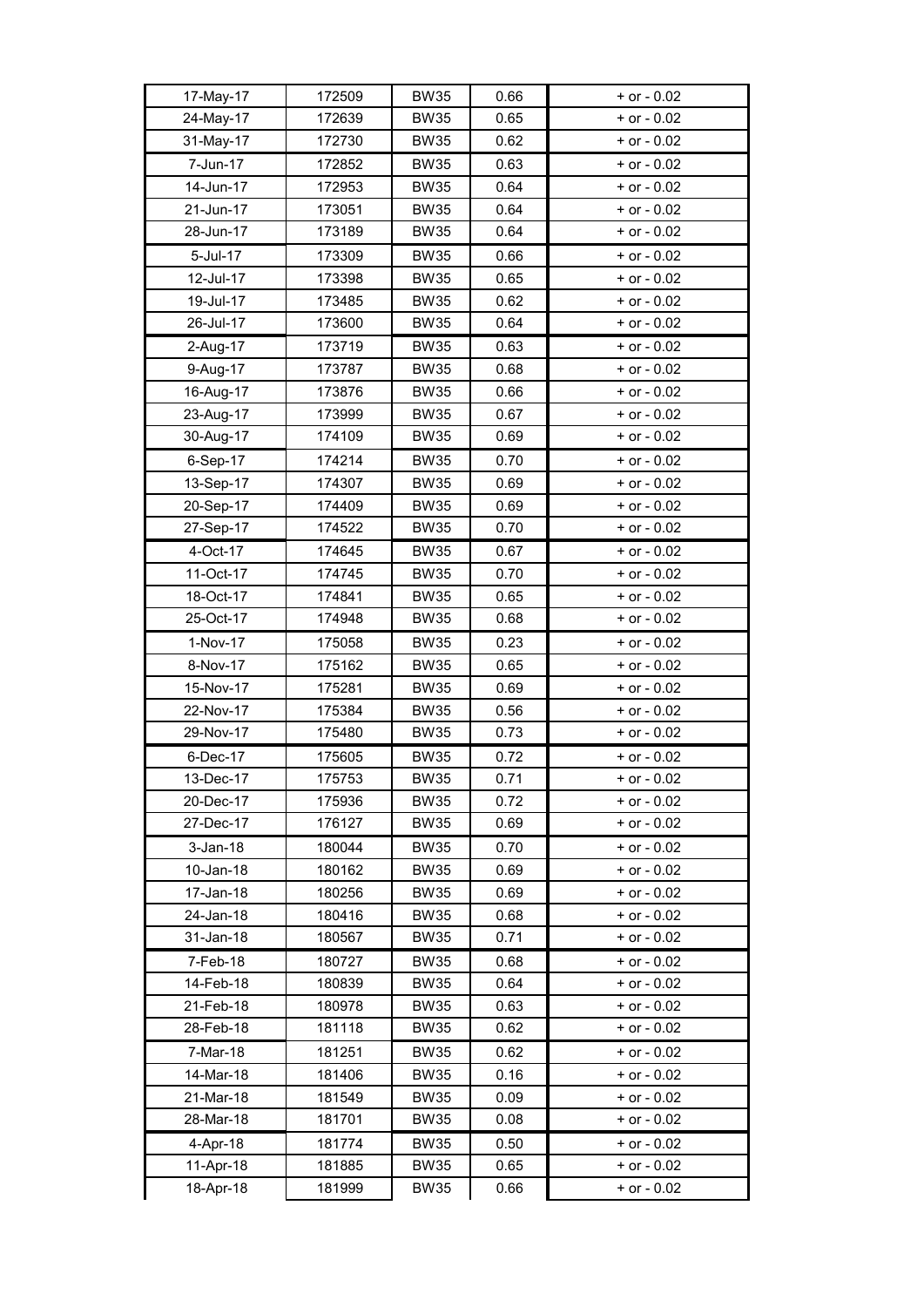| 25-Apr-18   | 182115 | <b>BW35</b> | 0.69 | $+$ or $-$ 0.02 |
|-------------|--------|-------------|------|-----------------|
| 2-May-18    | 182214 | <b>BW35</b> | 0.65 | $+$ or $-$ 0.02 |
| $9-May-18$  | 182349 | <b>BW35</b> | 0.68 | $+$ or $-$ 0.02 |
| 16-May-01   | 182430 | <b>BW35</b> | 0.69 | $+$ or $-$ 0.02 |
| 23-May-18   | 182567 | <b>BW35</b> | 0.68 | $+$ or $-$ 0.02 |
| 30-May-18   | 182661 | <b>BW35</b> | 0.68 | $+$ or $-$ 0.02 |
| $6$ -Jun-18 | 182749 | <b>BW35</b> | 0.74 | $+$ or $-$ 0.02 |
| 13-Jun-18   | 182834 | <b>BW35</b> | 0.73 | $+$ or $-$ 0.02 |
| 20-Jun-18   | 182932 | <b>BW35</b> | 0.70 | $+$ or - 0.02   |
| 27-Jun-18   | 183130 | <b>BW35</b> | 0.72 | $+$ or $-$ 0.02 |
| 4-Jul-18    | 183189 | <b>BW35</b> | 0.73 | $+$ or $-$ 0.02 |
| 11-Jul-18   | 183302 | <b>BW35</b> | 0.68 | $+$ or - 0.02   |
| 18-Jul-18   | 183387 | <b>BW35</b> | 0.73 | $+$ or $-$ 0.02 |
| 25-Jul-18   | 183499 | <b>BW35</b> | 0.71 | $+$ or - 0.02   |
| 1-Aug-18    | 183587 | <b>BW35</b> | 0.73 | $+$ or $-$ 0.02 |
| 8-Aug-18    | 183701 | <b>BW35</b> | 0.75 | $+$ or $-$ 0.02 |
| 15-Aug-18   | 183791 | <b>BW35</b> | 0.77 | $+$ or $-$ 0.02 |
| 22-Aug-18   | 183893 | <b>BW35</b> | 0.76 | $+$ or $-$ 0.02 |
| 29-Aug-18   | 184043 | <b>BW35</b> | 0.74 | $+$ or - 0.02   |
| 5-Sep-18    | 184126 | <b>BW35</b> | 0.73 | $+$ or $-$ 0.02 |
| 12-Sep-18   | 184224 | <b>BW35</b> | 0.73 | $+$ or - 0.02   |
| 19-Sep-18   | 184337 | <b>BW35</b> | 0.74 | $+$ or $-$ 0.02 |
| 26-Sep-18   | 184421 | <b>BW35</b> | 0.76 | $+$ or $-$ 0.02 |
| 3-Oct-18    | 184556 | <b>BW35</b> | 0.74 | $+$ or $-$ 0.02 |
| 10-Oct-18   | 184643 | <b>BW35</b> | 0.73 | $+$ or $-$ 0.02 |
| 17-Oct-18   | 184740 | <b>BW35</b> | 0.72 | $+$ or $-$ 0.02 |
| 24-Oct-18   | 184829 | <b>BW35</b> | 0.73 | $+$ or $-$ 0.02 |
| 31-Oct-18   | 184951 | <b>BW35</b> | 0.71 | $+$ or $-$ 0.02 |
| 7-Nov-18    | 185047 | <b>BW35</b> | 0.72 | $+$ or $-$ 0.02 |
| 14-Nov-18   | 185149 | <b>BW35</b> | 0.70 | $+$ or $-$ 0.02 |
| 21-Nov-18   | 185262 | <b>BW35</b> | 0.50 | + or - 0.02     |
| 28-Nov-18   | 185364 | <b>BW35</b> | 0.11 | $+$ or $-$ 0.02 |
| 5-Dec-18    | 185505 | <b>BW35</b> | 0.72 | $+$ or $-$ 0.02 |
| 12-Dec-18   | 185752 | <b>BW35</b> | 0.30 | $+$ or $-$ 0.02 |
| 19-Dec-18   | 175821 | <b>BW35</b> | 0.78 | $+$ or $-$ 0.02 |
| 26-Dec-18   | 185918 | <b>BW35</b> | 0.79 | $+$ or $-$ 0.02 |
| $2$ -Jan-19 | 190013 | <b>BW35</b> | 0.46 | $+$ or $-$ 0.02 |
| 9-Jan-19    | 190119 | <b>BW35</b> | 0.29 | $+$ or $-$ 0.02 |
| 16-Jan-19   | 190240 | <b>BW35</b> | 0.48 | $+$ or $-$ 0.02 |
| 23-Jan-19   | 190335 | <b>BW35</b> | 0.69 | $+$ or $-$ 0.02 |
| 30-Jan-19   | 190468 | <b>BW35</b> | 0.72 | $+$ or $-$ 0.02 |
| 6-Feb-19    | 190013 | <b>BW35</b> | 0.61 | $+$ or $-$ 0.02 |
| 13-Feb-19   | 190119 | <b>BW35</b> | 0.55 | $+$ or $-$ 0.02 |
| 20-Feb-19   | 190240 | <b>BW35</b> | 0.62 | $+$ or $-$ 0.02 |
| 27-Feb-19   | 190335 | <b>BW35</b> | 0.12 | $+$ or $-$ 0.02 |
| 6-Mar-19    | 191036 | <b>BW35</b> | 0.12 | $+$ or $-$ 0.02 |
| 13-Mar-19   | 191156 | <b>BW35</b> | 0.09 | $+$ or $-$ 0.02 |
| 20-Mar-19   | 191305 | <b>BW35</b> | 0.09 | $+$ or $-$ 0.02 |
| 27-Mar-19   | 191409 | <b>BW35</b> | 0.09 | $+$ or $-$ 0.02 |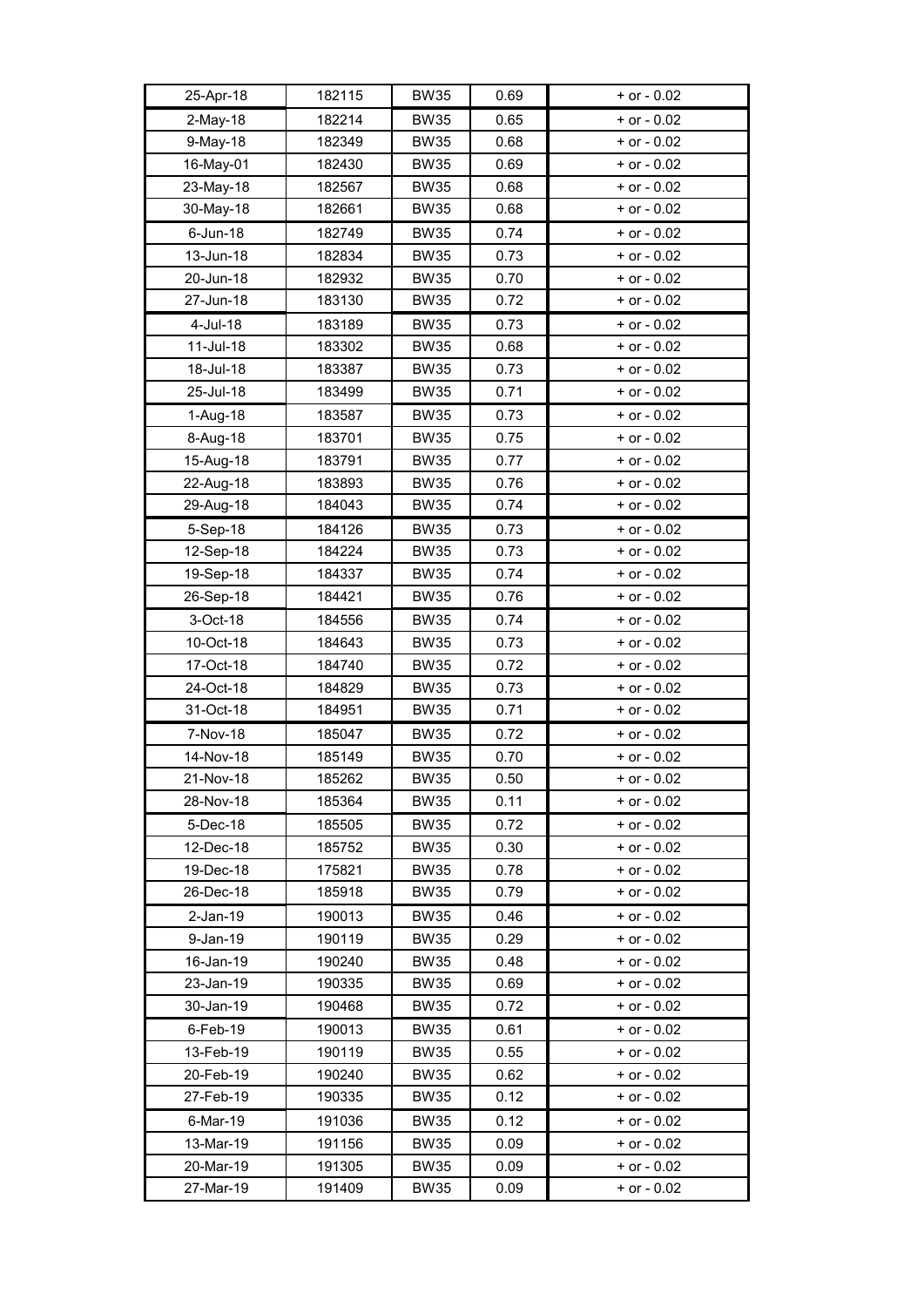| 3-Apr-19   | 191525 | <b>BW35</b> | 0.07 | $+$ or $-$ 0.02 |
|------------|--------|-------------|------|-----------------|
| 10-Apr-19  | 191636 | <b>BW35</b> | 0.08 | $+$ or $-$ 0.02 |
| 17-Apr-19  | 191747 | <b>BW35</b> | 0.08 | $+$ or $-$ 0.02 |
| 24-Apr-19  | 181849 | <b>BW35</b> | 0.08 | $+$ or $-$ 0.02 |
| 1-May-19   | 191963 | <b>BW35</b> | 0.07 | $+$ or $-$ 0.02 |
| 8-May-19   | 192065 | <b>BW35</b> | 0.08 | $+$ or - 0.02   |
| 15-May-19  | 192243 | <b>BW35</b> | 0.64 | $+$ or - 0.02   |
| 22-May-19  | 192313 | <b>BW35</b> | 0.68 | $+$ or $-$ 0.02 |
| 29-May-19  | 192392 | <b>BW35</b> | 0.68 | $+$ or - 0.02   |
| 5-Jun-19   | 192476 | <b>BW35</b> | 0.67 | + or - 0.02     |
| 12-Jun-19  | 192551 | <b>BW35</b> | 0.66 | $+$ or $-$ 0.02 |
| 19-Jun-19  | 192644 | <b>BW35</b> | 0.66 | $+$ or $-$ 0.02 |
| 26-Jun-19  | 192748 | <b>BW35</b> | 0.66 | $+$ or $-$ 0.02 |
| 3-Jul-19   | 192859 | <b>BW35</b> | 0.49 | $+$ or $-$ 0.02 |
| 10-Jul-19  | 192971 | <b>BW35</b> | 0.20 | $+$ or $-$ 0.02 |
| 17-Jul-19  | 193062 | <b>BW35</b> | 0.12 | $+$ or $-$ 0.02 |
| 24-Jul-19  | 193168 | <b>BW35</b> | 0.12 | $+$ or $-$ 0.02 |
| 31-Jul-19  | 193285 | <b>BW35</b> | 0.13 | $+$ or $-$ 0.02 |
| 7-Aug-19   | 193391 | <b>BW35</b> | 0.54 | + or - 0.02     |
| 14-Aug-19  | 193484 | <b>BW35</b> | 0.56 | $+$ or $-$ 0.02 |
| 21-Aug-19  | 193596 | <b>BW35</b> | 0.57 | $+$ or $-$ 0.02 |
| 28-Aug-19  | 193701 | <b>BW35</b> | 0.62 | $+$ or $-$ 0.02 |
| 4-Sep-19   | 193814 | <b>BW35</b> | 0.62 | $+$ or $-$ 0.02 |
| 11-Sep-19  | 193919 | <b>BW35</b> | 0.66 | $+$ or - 0.02   |
| 18-Sep-19  | 193996 | <b>BW35</b> | 0.67 | + or - 0.02     |
| 25-Sep-19  | 194095 | <b>BW35</b> | 0.54 | $+$ or $-$ 0.02 |
| 2-Oct-19   | 194215 | <b>BW35</b> | 0.60 | $+$ or $-$ 0.02 |
| 9-Oct-19   | 194717 | <b>BW35</b> | 0.50 | $+$ or $-$ 0.02 |
| 16-Oct-19  | 194394 | <b>BW35</b> | 0.56 | $+$ or $-$ 0.02 |
| 23-Oct-19  | 194494 | <b>BW35</b> | 0.58 | $+$ or $-$ 0.02 |
| 30-Oct-19  | 194580 | <b>BW35</b> | 0.63 | $+$ or $-$ 0.02 |
| 6-Nov-19   | 194721 | <b>BW35</b> | 0.45 | $+$ or $-$ 0.02 |
| 13-Nov-19  | 194811 | <b>BW35</b> | 0.23 | $+$ or $-$ 0.02 |
| 20-Nov-19  | 194938 | <b>BW35</b> | 0.20 | $+$ or $-$ 0.02 |
| 27-Nov-19  | 195083 | <b>BW35</b> | 0.24 | $+$ or $-$ 0.02 |
| 4-Dec-19   | 195197 | <b>BW35</b> | 0.24 | $+$ or $-$ 0.02 |
| 11-Dec-19  | 195345 | <b>BW35</b> | 0.21 | $+$ or $-$ 0.02 |
| 18-Dec-19  | 195484 | <b>BW35</b> | 0.34 | $+$ or $-$ 0.02 |
| 25-Dec-19  | 195614 | <b>BW35</b> | 0.35 | $+$ or $-$ 0.02 |
| $1-Jan-20$ | 200009 | <b>BW35</b> | 0.14 | $+$ or $-$ 0.02 |
| 8-Jan-20   | 200098 | <b>BW35</b> | 0.09 | $+$ or $-$ 0.02 |
| 15-Jan-20  | 200203 | <b>BW35</b> | 0.08 | $+$ or $-$ 0.02 |
| 22-Jan-20  | 200298 | <b>BW35</b> | 0.09 | + or - 0.02     |
| 27-Jan-20  | 200444 | <b>BW35</b> | 0.09 | $+$ or $-$ 0.02 |
| 5-Feb-20   | 200551 | <b>BW35</b> | 0.10 | $+$ or $-$ 0.02 |
| 12-Feb-20  | 200668 | <b>BW35</b> | 0.09 | $+$ or $-$ 0.02 |
| 19-Feb-20  | 200842 | <b>BW35</b> | 0.09 | $+$ or $-$ 0.02 |
| 26-Feb-20  | 200943 | <b>BW35</b> | 0.09 | $+$ or $-$ 0.02 |
| 4-Mar-20   | 201060 | <b>BW35</b> | 0.09 | $+$ or $-$ 0.02 |
| 11-Mar-20  | 201180 | <b>BW35</b> | 0.08 | $+$ or $-$ 0.02 |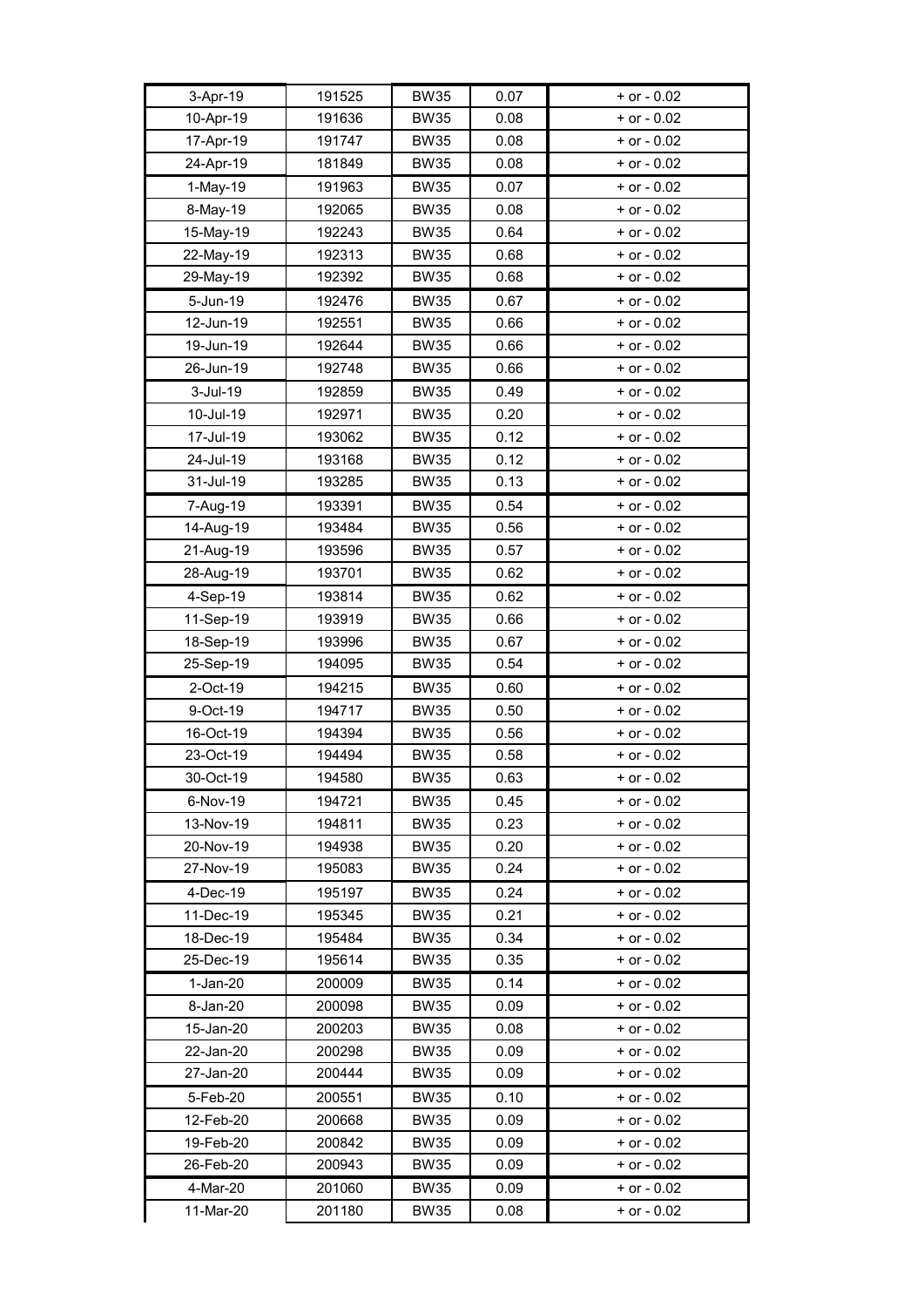| 18-Mar-20             | 201282           | <b>BW35</b>                | 0.08         | $+$ or $-$ 0.02                    |
|-----------------------|------------------|----------------------------|--------------|------------------------------------|
| 25-Mar-20             | 201383           | <b>BW35</b>                | 0.07         | $+$ or $-$ 0.02                    |
| 1-Apr-20              | 201456           | <b>BW35</b>                | 0.07         | + or - 0.02                        |
| 8-Apr-20              | 201647           | <b>BW35</b>                | 0.08         | $+$ or $-$ 0.02                    |
| 15-Apr-20             | 201622           | <b>BW35</b>                | 0.08         | $+$ or $-$ 0.02                    |
| 22-Apr-20             | 201697           | <b>BW35</b>                | 0.08         | $+$ or - 0.02                      |
| 29-Apr-20             | 201780           | <b>BW35</b>                | 0.08         | + or - 0.02                        |
| 6-May-20              | 201902           | <b>BW35</b>                | 0.05         | $+$ or $-$ 0.02                    |
| 13-May-20             | 201962           | <b>BW35</b>                | 0.06         | $+$ or $-$ 0.02                    |
| 21-May-20             | 202071           | <b>BW35</b>                | 0.07         | $+$ or $-$ 0.02                    |
| 29-May-20             | 202211           | <b>BW35</b>                | 0.06         | $+$ or $-$ 0.02                    |
| 3-Jun-20              | 202258           | <b>BW35</b>                | 0.07         | + or - 0.02                        |
| 10-Jun-20             | 202355           | <b>BW35</b>                | 0.06         | $+$ or $-$ 0.02                    |
| 17-Jun-20             | 202459           | <b>BW35</b>                | 0.07         | $+$ or $-$ 0.02                    |
| 24-Jun-20             | 202580           | <b>BW35</b>                | 0.06         | $+$ or $-$ 0.02                    |
| 1-Jul-20              | 202684           | <b>BW35</b>                | 0.06         | $+$ or $-$ 0.02                    |
| 8-Jul-20              | 202771           | <b>BW35</b>                | 0.06         | $+$ or $-$ 0.02                    |
| 15-Jul-20             | 202865           | <b>BW35</b>                | 0.05         | $+$ or - 0.02                      |
| 22-Jul-20             | 202973           | <b>BW35</b>                | 0.06         | + or - 0.02                        |
| 29-Jul-20             | 203081           | <b>BW35</b>                | 0.06         | $+$ or $-$ 0.02                    |
| 5-Aug-20              | 203169           | <b>BW35</b>                | 0.08         | $+$ or $-$ 0.02                    |
| 12-Aug-20             | 203243           | <b>BW35</b>                | 0.08         | $+$ or $-$ 0.02                    |
| 20-Aug-20             | 203360           | <b>BW35</b>                | 0.08         | $+$ or $-$ 0.02                    |
| 26-Aug-20             | 203465           | <b>BW35</b>                | 0.06         | $+$ or $-$ 0.02                    |
| 2-Sep-20              | 203567           | <b>BW35</b>                | 0.07         | + or - 0.02                        |
| 9-Sep-20              | 203674           | <b>BW35</b>                | 0.05         | $+$ or $-$ 0.02                    |
| 16-Sep-20             | 203754           | <b>BW35</b>                | 0.07         | $+$ or $-$ 0.02                    |
| 23-Sep-20             | 203872           | <b>BW35</b>                | 0.06         | $+$ or $-$ 0.02                    |
| 30-Sep-20             | 203996           | <b>BW35</b>                | 0.05         | $+$ or $-$ 0.02                    |
| 7-Oct-20              | 204077           | <b>BW35</b>                | 0.49         | $+$ or $-$ 0.02                    |
| 14-Oct-20             | 204155           | <b>BW35</b>                | 0.51         | $+$ or $-$ 0.02                    |
| 21-Oct-20             | 204249           | <b>BW35</b>                | 0.54         | $+$ or $-$ 0.02                    |
| 28-Oct-20             | 204332           | <b>BW35</b>                | 0.53         | $+$ or $-$ 0.02                    |
| 4-Nov-20              | 204444           | <b>BW35</b>                | 0.65         | $+$ or $-$ 0.02                    |
| 11-Nov-20             | 204552           | <b>BW35</b>                | 0.62         | $+$ or $-$ 0.02                    |
| 18-Nov-20             | 204662           | <b>BW35</b>                | 0.62         | $+$ or $-$ 0.02                    |
| 25-Nov-20             | 204762           | <b>BW35</b>                | 0.63         | + or - 0.02                        |
| 3-Dec-20              | 204926           | <b>BW35</b>                | 0.61         | + or - 0.02                        |
| 9-Dec-20              | 205030           | <b>BW35</b>                | 0.61         | + or - 0.02                        |
| 16-Dec-20             | 205194           | <b>BW35</b>                | 0.62         | + or - 0.02                        |
| 23-Dec-20             | 205329           | <b>BW35</b>                | 0.63         | + or - 0.02                        |
| 30-Dec-20             | 205419           | <b>BW35</b>                | 0.61         | $+$ or $-$ 0.02                    |
| 7-Jan-21<br>13-Jan-21 | 210098           | <b>BW35</b>                | 0.56         | + or - 0.02                        |
| 20-Jan-21             | 210169<br>210302 | <b>BW35</b><br><b>BW35</b> | 0.57<br>0.55 | $+$ or $-$ 0.02<br>$+$ or $-$ 0.02 |
| 27-Jan-21             | 210420           | <b>BW35</b>                | 0.55         | + or - 0.02                        |
| 3-Feb-21              | 210551           |                            | 0.58         | $+$ or $-$ 0.02                    |
| 10-Feb-21             | 210651           | <b>BW35</b><br><b>BW35</b> | 0.56         | $+$ or $-$ 0.02                    |
|                       |                  |                            |              |                                    |
| 17-Feb-21             | 510758           | <b>BW35</b>                | 0.57         | $+$ or $-$ 0.02                    |